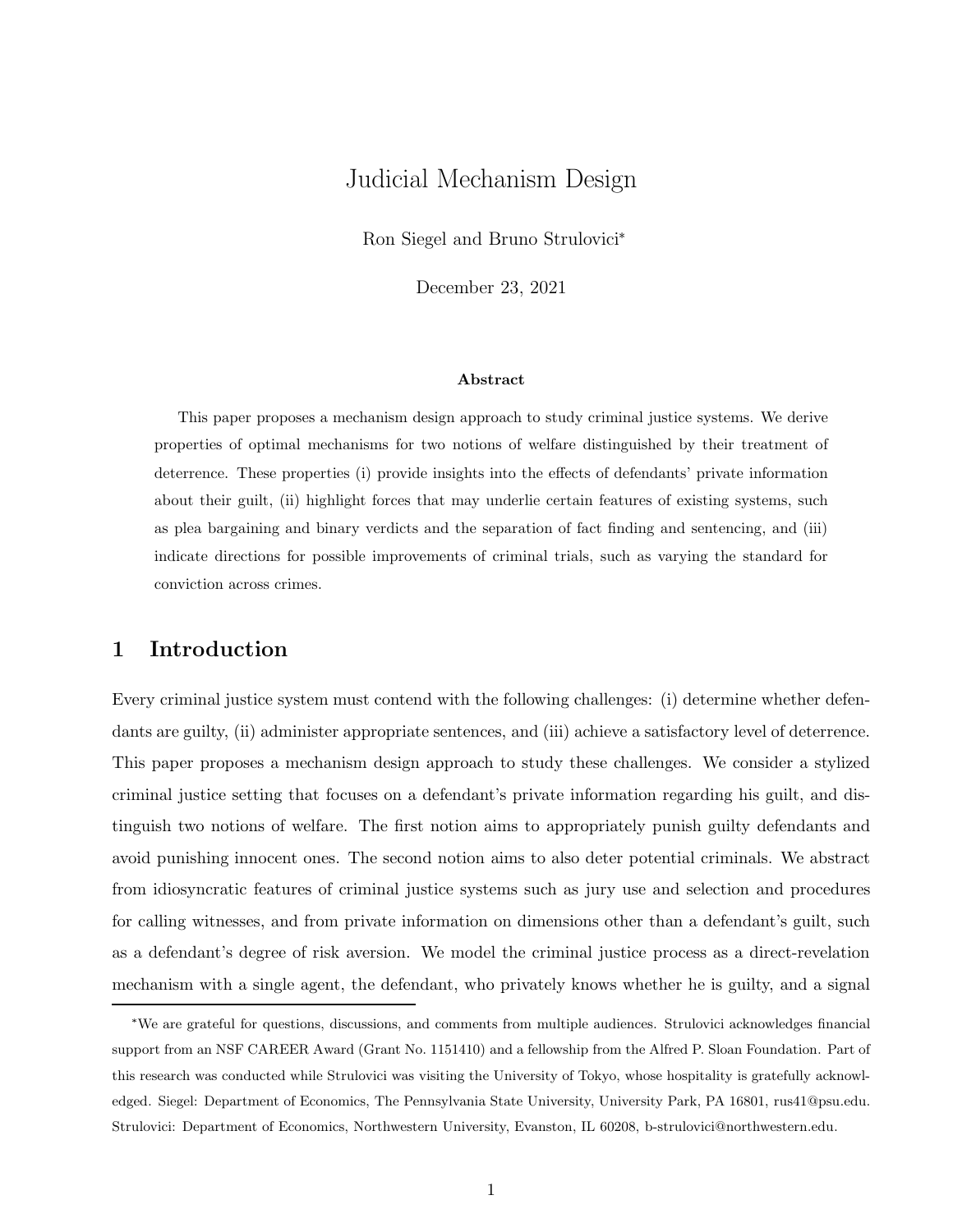regarding the defendant's guilt. The mechanism maps the signal regarding the defendant's guilt and the defendant's report to a (possibly random) sentence.

Our main results describe properties of welfare-maximizing mechanisms. If a defendant reports that he is innocent, then his sentence depends on whether the likelihood ratio of the defendant's guilt implied by the signal exceeds some threshold. Below the threshold, the defendant receives a null sentence; above the threshold, the defendant receives the highest allowable sentence. This holds regardless of whether deterrence is part of the welfare objective. This extreme sentencing scheme is optimal because it is the least attractive one to a guilty defendant who considers reporting that he is innocent.<sup>1</sup> If the defendant reports that he is guilty, he receives either a fixed sentence or a lottery over two sentences, which can be chosen to be independent of the signal. The fixed sentence is optimal when ignoring deterrence if the welfare associated with a guilty defendant is concave in the sentence. Non-concavity or significant deterrence considerations can make a two-sentence lottery optimal.

Welfare-maximizing mechanisms can be implemented as follows. The defendant is first offered a "plea bargain," which carries a possibly random sentence. If he rejects the plea bargain, a "trial" generates "evidence" (the signal) and ends either with an "acquittal," which carries no punishment, or a "conviction," which carries a sentence more severe than the one associated with a plea bargain. Plea bargains, binary trial verdicts, and no punishment following an acquittal are not assumed in our analysis. Instead, they emerge endogenously as features of optimal mechanisms.

To derive these results, the key modeling challenge is to specify the set of mechanisms available to the designer. Our main assumption (Assumption 1) requires that given an available mechanism, modifying the sentence function in a way that does not violate the defendant's incentive to report truthfully always yields a mechanism that is also available to the designer. This assumption is consistent with the usual assumption in mechanism design that the designer can commit to any mapping from messages to outcomes. Intuitively, the assumption allows the designer to choose the mechanism's features (sentences) without worrying about their impact on the quality of the signal that she receives about the defendant. The assumption allows us to abstract from the complex game of incomplete information played by the different agents in the judicial system, which may have multiple equilibria and involve additional incentive compatibility constraints for these agents. This assumption is part of our focus on the defendant's incentive constraints, since it can be interpreted as either abstracting from the incentive constraints of the other (unmodeled) agents that are part of the signal-forming process (such as witnesses and jurors), or as giving the designer the ability to choose (unmodeled) agents that

<sup>&</sup>lt;sup>1</sup>This screening motive differs from the enforcement cost consideration leading to extreme sentences in the work of Becker (1968).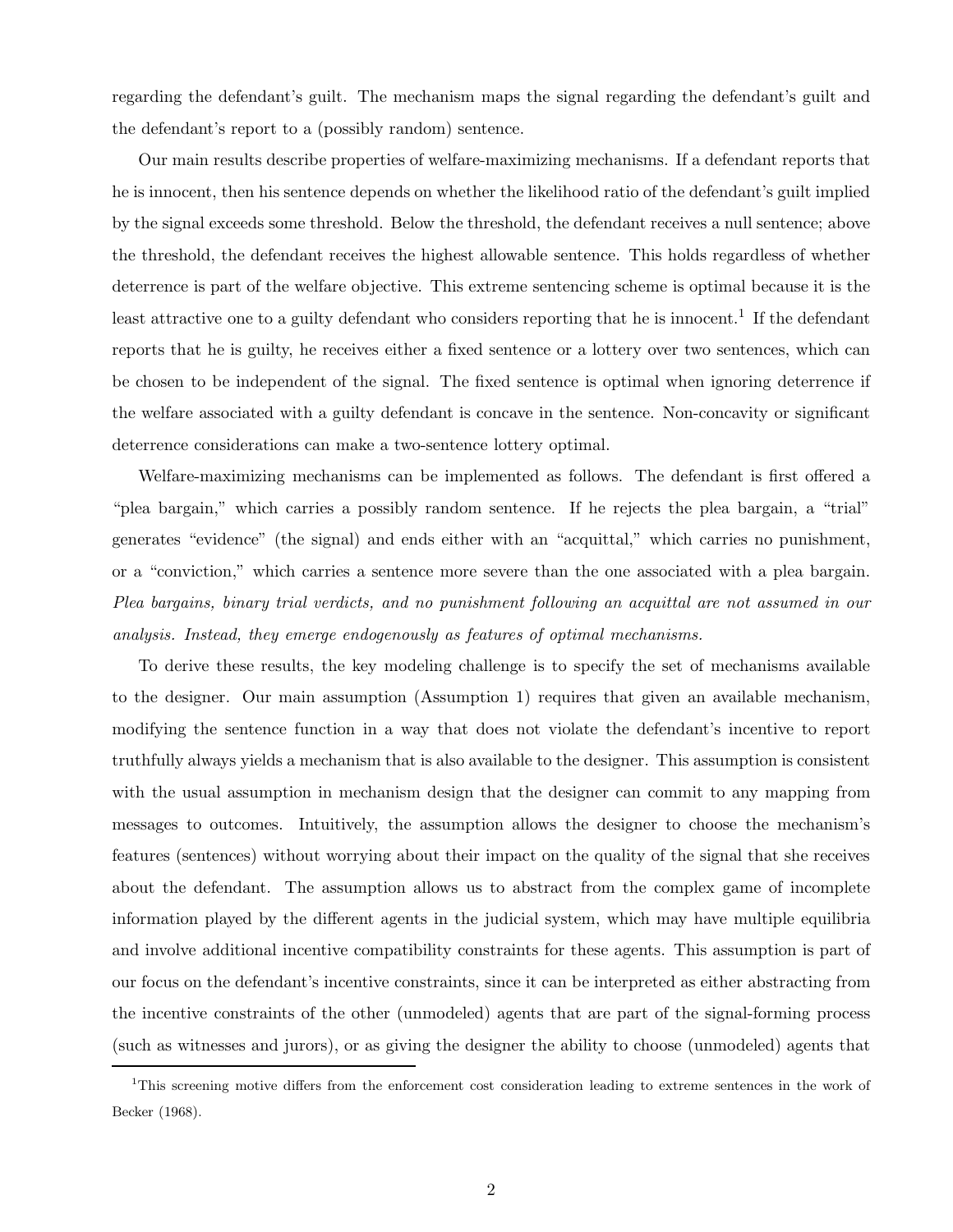agree with the designer's objective.<sup>2</sup>

Our stylized model abstracts from several realistic features of criminal justice systems. In particular, our main assumption, while in line with commitment assumptions common in the mechanism design literature, is strong. We also assume that the defendant's private information consists only of whether he has committed the crime. These and other simplifications of our stylized model lead to some features of the welfare-maximizing mechanisms that differ from what we see in practice. Welfare-maximizing mechanisms achieve perfect screening: guilty defendants admit their guilt and get a "plea bargain" and innocent defendants go through a "trial." In addition, welfare-maximizing mechanisms use "evidence" (the signal) only to determine the "verdict" (a null sentence or a high sentence) but not to determine the magnitude of the sentence conditional on a "conviction."

Despite these differences, our analysis highlights several important forces. Commitment in our setting makes it possible to punish innocent defendants; various actual practices, such as the separate roles of juries and judges and keeping jurors uninformed of the consequences of a conviction, may indicate that commitment has value in criminal justice systems. Screening, which drives the use of plea bargains in optimal mechanisms, may also be a driver of plea bargains in reality. No punishment following an acquittal and a relatively high penalty following a conviction make sense when ignoring type I and type II errors regarding the defendant's guilt; our analysis shows that they optimally support screening when these errors are taken into account. Evidence (the signal) is used in the optimal mechanisms only to incentivize defendants to report whether they are guilty. This role may also be important in reality in addition to using evidence to determine guilt.

Our results also suggest potential improvements to existing systems. One direction is the possibility of a more flexible conviction threshold. The current threshold of "Beyond a reasonable doubt" in the United States is independent of the crime and circumstances. In contrast, the conviction threshold in the optimal mechanisms may vary across crimes and (unmodeled) circumstances.<sup>3</sup> Another direction is the use of random sentences. Optimal mechanisms may include binary sentence lotteries following an admission of guilt if, for example, society is significantly less risk averse than the defendant. Uncertainty regarding the sentence following a plea bargain may achieve this in practice. Exploring the extent of these potential improvements would, of course, require a more elaborate model than the one we consider here.

<sup>2</sup>To the extent that additional incentive constraints arise in reality, the set of mechanisms that we consider here is likely a superset of those available in practice. In complementary work, Pei and Strulovici (2021) study the effect of the sentencing mechanism on witnesses' incentives to credibly report their observations, but they do not consider a defendant's incentives within the criminal justice system.

<sup>3</sup>This suggestion echoes the analysis of Kaplow (2011) on the optimal burden of proof.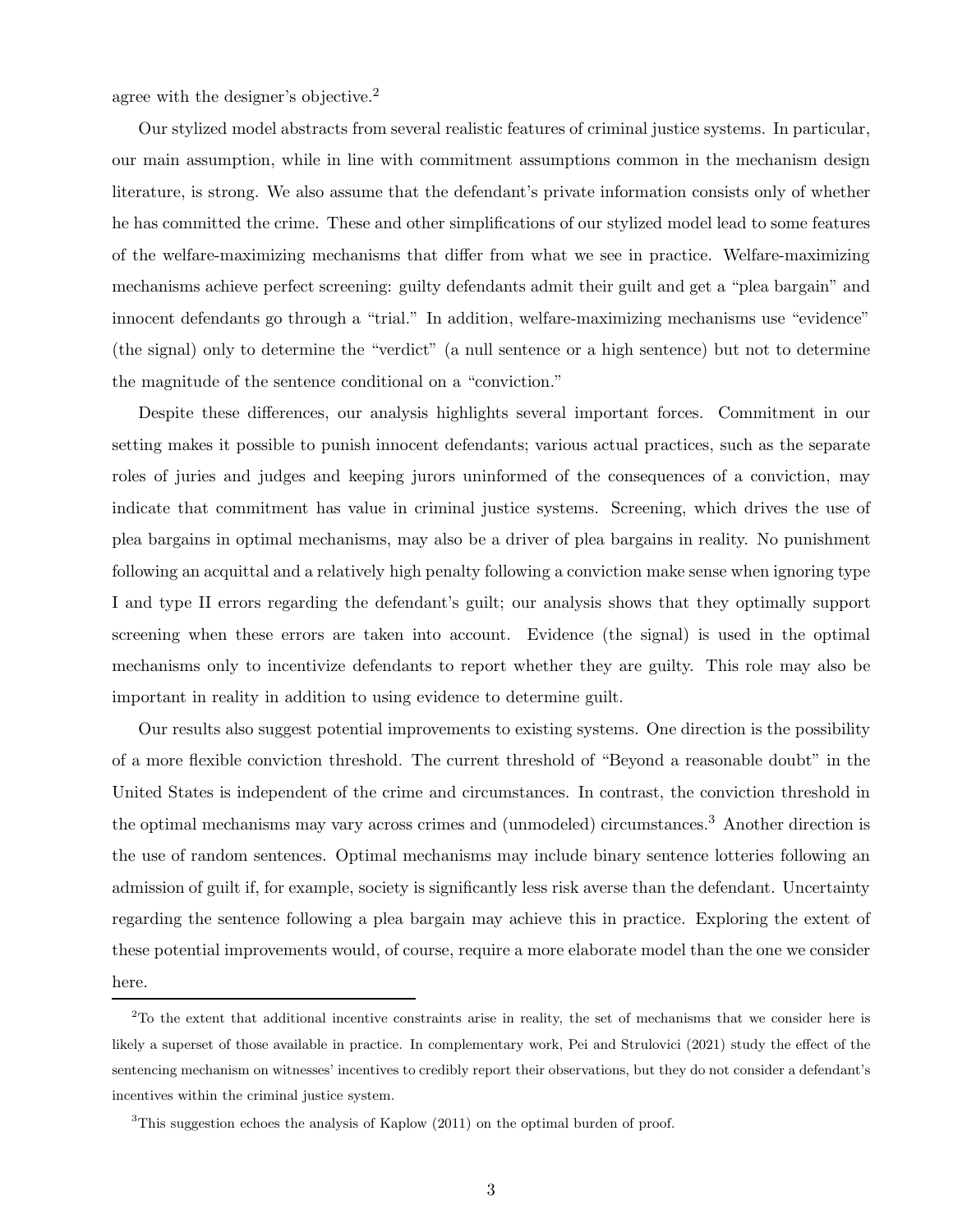More broadly, we hope that our analysis demonstrates the potential value of using a mechanism design approach to study criminal justice systems. Future work could consider less stylized models and weaker commitment assumptions, thereby uncovering more nuanced insights that may match additional realistic features of criminal justice systems.

Plea bargaining, criminal trials, and other features of criminal justice systems have been the subject of a large economics literature. Early work, pioneered by Becker (1968) and Stigler (1970), used equilibrium analysis to study law enforcement and criminal justice. A well-known result of Becker's analysis is that extreme sentences are optimal when the main objective is to reduce costs of law enforcement and only guilty defendants risk being apprehended, i.e., there is no risk of committing Type I errors. Grossman and Katz (1983), Baker and Mezzetti (2001), Kaplow (2017), and Daughety and Reinganum (2016a,b), take a game theoretic approach that specifies various features, such as plea bargaining and binary sentences as part of the game.

Our paper takes a mechanism design approach that does not specify features like plea bargaining and binary sentences in advance. Mechanism design has been applied to tort law by Spier (1994), Klement and Neeman (2005), and Demougin and Fluet (2006), who analyzed settlement and fee-shifting rules between plaintiffs and defendants. Silva (2019) used a mechanism design approach to study a setting with multiple defendants in which an admission of guilt by one defendant had informational spillovers for other defendants.

Self-reporting of harmful activities is a central feature of several earlier works, particularly Kaplow and Shavell (1994) and Innes (1999, 2000). Our analysis shares several features with Kaplow and Shavell (1994). An important difference is that signals in Kaplow and Shavell are perfectly revealing, which precludes the risk of Type I and Type II errors conditional on acquiring the signal.<sup>4</sup> Innes pays particular attention to the possibility that self-reporting defendants may remedy the harm they caused.

Private information about dimensions other than guilt, such as risk aversion, has been considered by various papers, such as Jordan (2020) in the context of trial and sentence differences across racial groups.

In our paper, a key assumption (Assumption 1) is that the mechanism designer can elicit information from the defendant before the evidence is revealed and can modify the sentencing scheme without affecting the available evidence. Pei and Strulovici (2021) consider specific adjudication systems in which defendants are arrested on the basis of witness reports whose credibility depends endogenously on the sentencing scheme chosen by the designer. Unlike in the present paper, they assume that

<sup>&</sup>lt;sup>4</sup>The signal is therefore binary, since guilt is also binary, and the question of how to set sentences as the function of the strength of the evidence does not arise in their setting.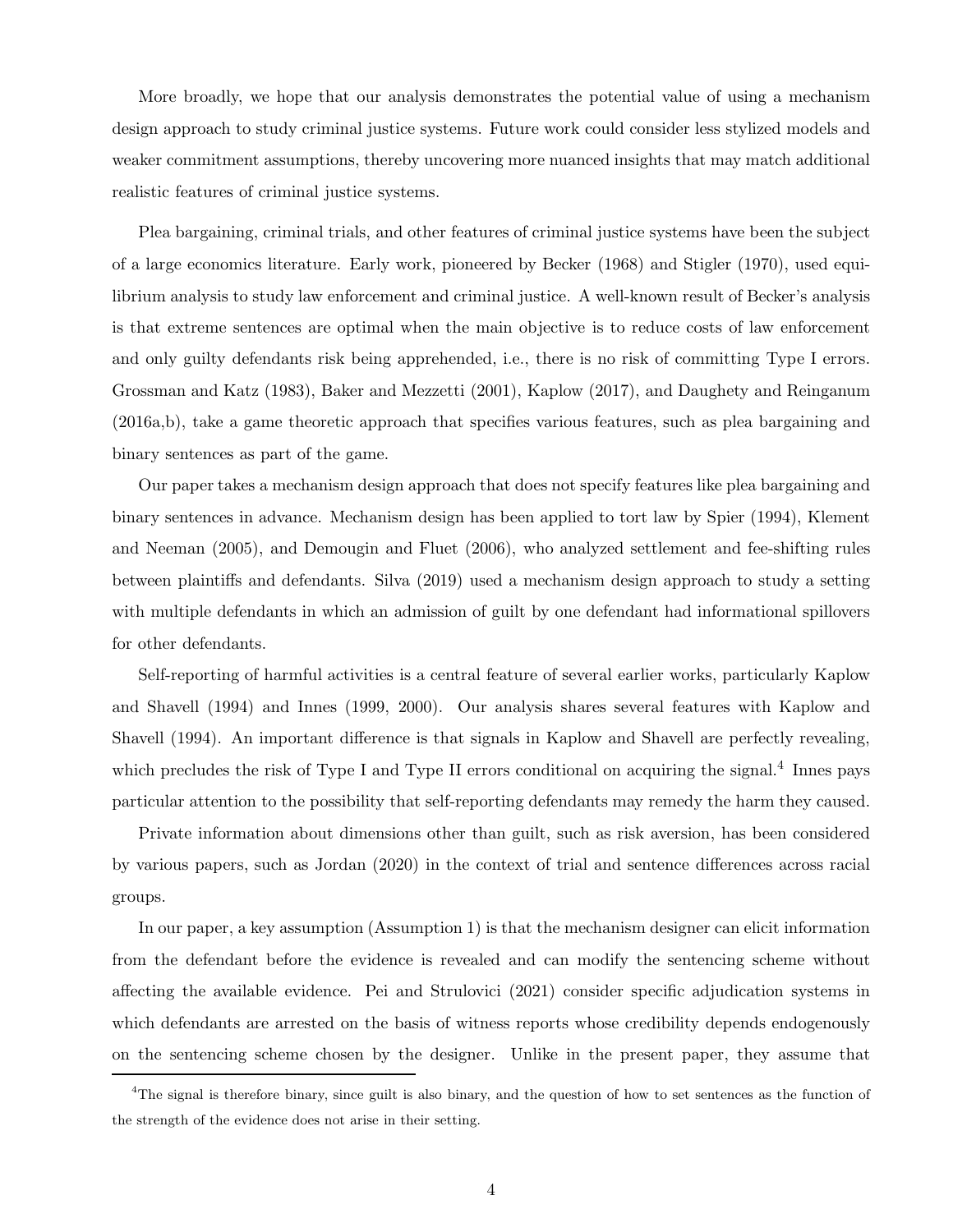witnesses perfectly observe the act of the defendant.

Our welfare analysis considers both interim and ex ante perspectives. Most of the literature, such as Grossman and Katz (1983), considers an interim perspective. Notable exceptions include Polinsky and Rubinfeld (1988) and Reinganum (1993), who consider an ex-ante perspective and deterrence.

The mechanism design problem studied in this paper differs from standard mechanism design analysis in several ways. First, the designer has only one instrument, the sentence, at his disposal, and the defendant's utility need not be linear in the sentence. Second, there is an exogenous signal regarding the defendant's guilt, which can be thought of as "hard information," but regarding which there is no disclosure decision. Third, the defendant's type does not determine the defendant's preferences over the sentence, but rather the distribution of the signal regarding his guilt that different actions will generate. Fourth, in a standard mechanism design setting all mappings from messages to outcomes are available, whereas in our setting the set of available mechanisms may be limited by technological and other (unmodeled) constraints. Our main assumption (Assumption 1) provides enough structure on the set of available mechanisms to enable a mechanism design exercise.

The rest of the paper is organized as follows. Section 2 describes mechanisms, the main assumption on the set of available mechanisms, and the notions of welfare. Section 3 derives properties of optimal mechanisms. Section 4 discusses the results and concludes.

## 2 Judicial Mechanisms

We consider two perspectives: after a crime has been committed (interim perspective) and before it was committed (ex-ante perspective).

#### 2.1 Interim Perspective

The interim perspective starts when an individual has been arrested in relation to a crime. This individual—hereafter, the defendant—is either guilty or innocent, and his type  $\theta \in \Theta = \{g, i\}$  is privately known. The probability of guilt at the time of the arrest is  $\lambda \in (0,1)$ . The arrest gives rise to a judicial process, which may involve many agents and stages.

We model the process in reduced form as a single-agent mechanism focused on the defendant. This process produces, at some social cost, a signal about the defendant's guilt and assigns a sentence to the defendant. The cost and signal can depend on the defendant's type. For example, a guilty defendant is more likely to have left incriminating evidence at the crime scene, which may also affect the cost of searching for evidence. The cost and signal can also depend on the defendant's actions during the judicial process. We model those actions in reduced form as the defendant sending a report  $\hat{\theta} \in \{\hat{g}, \hat{i}\}$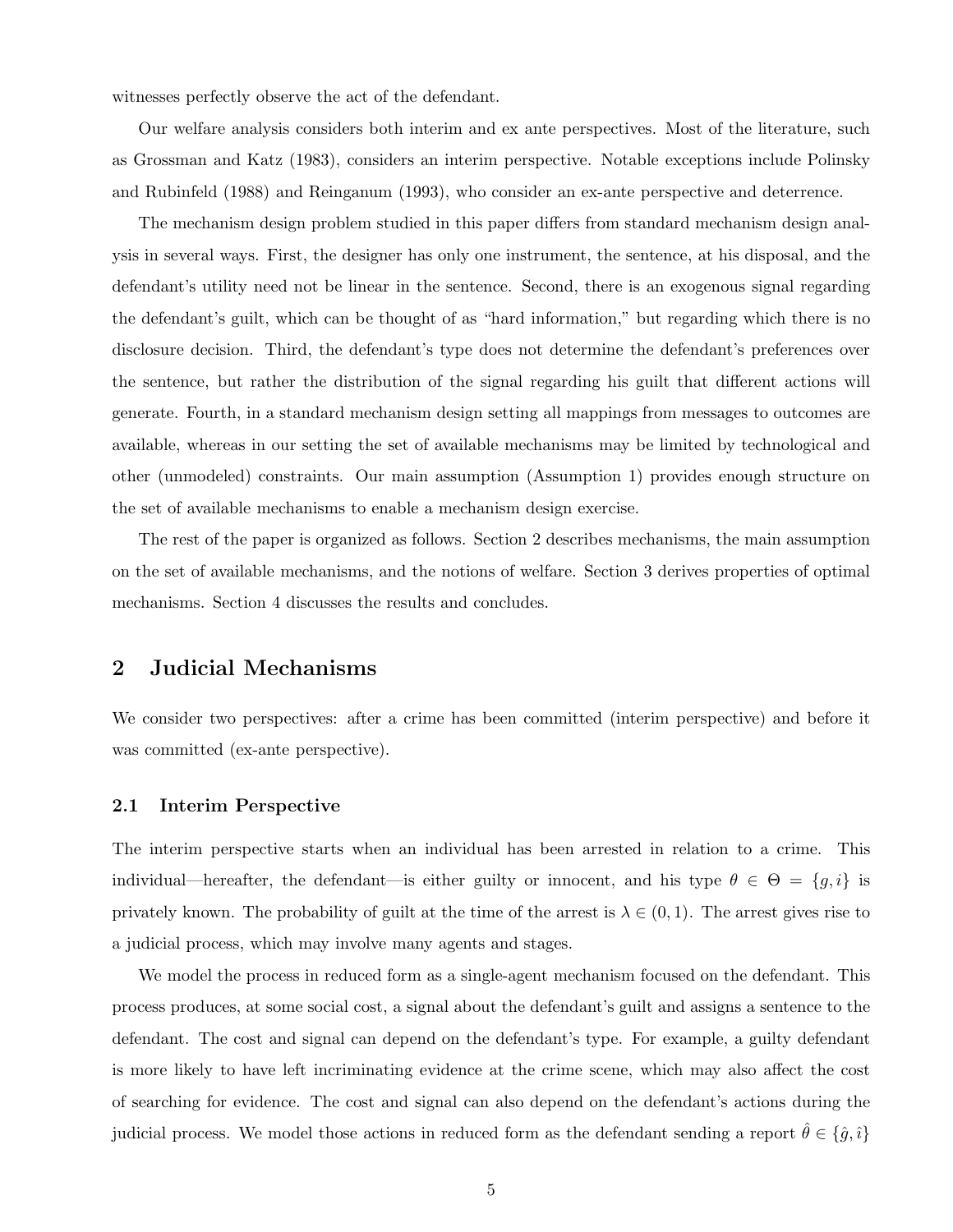about his type. A defendant of one type can claim to be of the other type, but truth-telling is optimal for the defendant. The sentence depends on the defendant's reported type and the signal generated by the judicial process, but not on the defendant's true type.

Formally, a (direct-revelation) judicial mechanism is a tuple  $(F, C, S)$ . The first component is  $F = \left(F_i^i, F_g^i, F_g^{\hat{g}}, F_g^{\hat{g}}\right)$ , where  $F_{\theta}^{\hat{\theta}}$  for each pair  $(\theta, \hat{\theta})$  of actual and reported types of the defendant is a distribution over the set of signals  $T = [0, 1]$  and, without loss of generality,  $F_g^{\hat{\theta}}$  dominates the distribution  $F_i^{\hat{\theta}}$  according to the monotone likelihood ratio property (MLRP). To simplify the analysis, we assume that  $F^{\hat{\theta}}_{\theta}$  has a continuous density  $f^{\hat{\theta}}_{\theta}$  and full support, and that the ratio  $f^{\hat{\theta}}_g(t)/f^{\hat{\theta}}_i(t)$  strictly increases in t (strict MLRP).<sup>5</sup> The second component  $C = \left(C_i^{\hat{i}}, C_g^{\hat{i}}, C_g^{\hat{g}}, C_g^{\hat{g}}\right)$  assigns a cost for each pair  $(\theta, \hat{\theta})$ . The third component  $S : (t, \hat{\theta}) \mapsto S(t, \hat{\theta})$  is a measurable sentencing scheme that maps the signal t and the defendant's report  $\hat{\theta}$  into a lottery over sentences  $s \in [0, \bar{s}]$ , where the upper bound  $\bar{s}$ is crime-specific and exogenously imposed. The upper bound  $\bar{s}$  may be viewed as a technical or ethical constraint on punishment, and is standard in the literature (see, for example, Becker (1968), Grossman and Katz (1983), and Kaplow (2011)).<sup>6</sup> The lower bound 0 on the sentence means that the defendant cannot be rewarded or compensated by the mechanism, which is consistent with existing practice.<sup>7</sup>

#### 2.1.1 Invariance Assumption

A central modeling challenge is to determine the set of judicial mechanisms available to the designer. Realistically, the distribution tuples  $F$  that are available should depend on the forensic technology available for producing evidence and on the interaction between various unmodeled agents (judge, jurors, witnesses, etc.). In general, there may be many constraints on  $F$ , which are context specific.

Our approach is to focus our analysis on the sentencing scheme  $S$  and to assume that the designer can change the sentencing scheme without affecting the process of generating the signal, i.e., without affecting F. More precisely, given an available mechanism  $(F, C, S)$  in which the defendant optimally reports his type truthfully, any mechanism  $(F, C, \tilde{S})$  that results from changing the sentencing scheme to  $\tilde{S}$  is also available, provided that the change does not incentivize the defendant to misreport his type.

<sup>&</sup>lt;sup>5</sup>If atoms were allowed, they could be decomposed into an interval of signals corresponding to a constant likelihood ratio. The constructions used in the proofs of Theorems 1 and 2 go through but the optimal sentence scheme will generically involve randomization over two extreme sentences when the signal observed has the corresponding likelihood ratio.

<sup>&</sup>lt;sup>6</sup>For example, the actual number of years that a defendant can spend in prison is naturally bounded. The Eighth Amendment of the United States Constitution bans "cruel and unusual" punishments and "excessive fines" (United States v. Bajakajian (1998)), which provides another upper bound justification. Instead of imposing  $\bar{s}$  directly, we could assume that the ex-post welfare functions introduced later in this section are infinitely negative beyond the level  $\bar{s}$ . We impose the bound directly for simplicity.

<sup>7</sup>One could allow bounded rewards (i.e., negative sentences) for the defendant without affecting the analysis.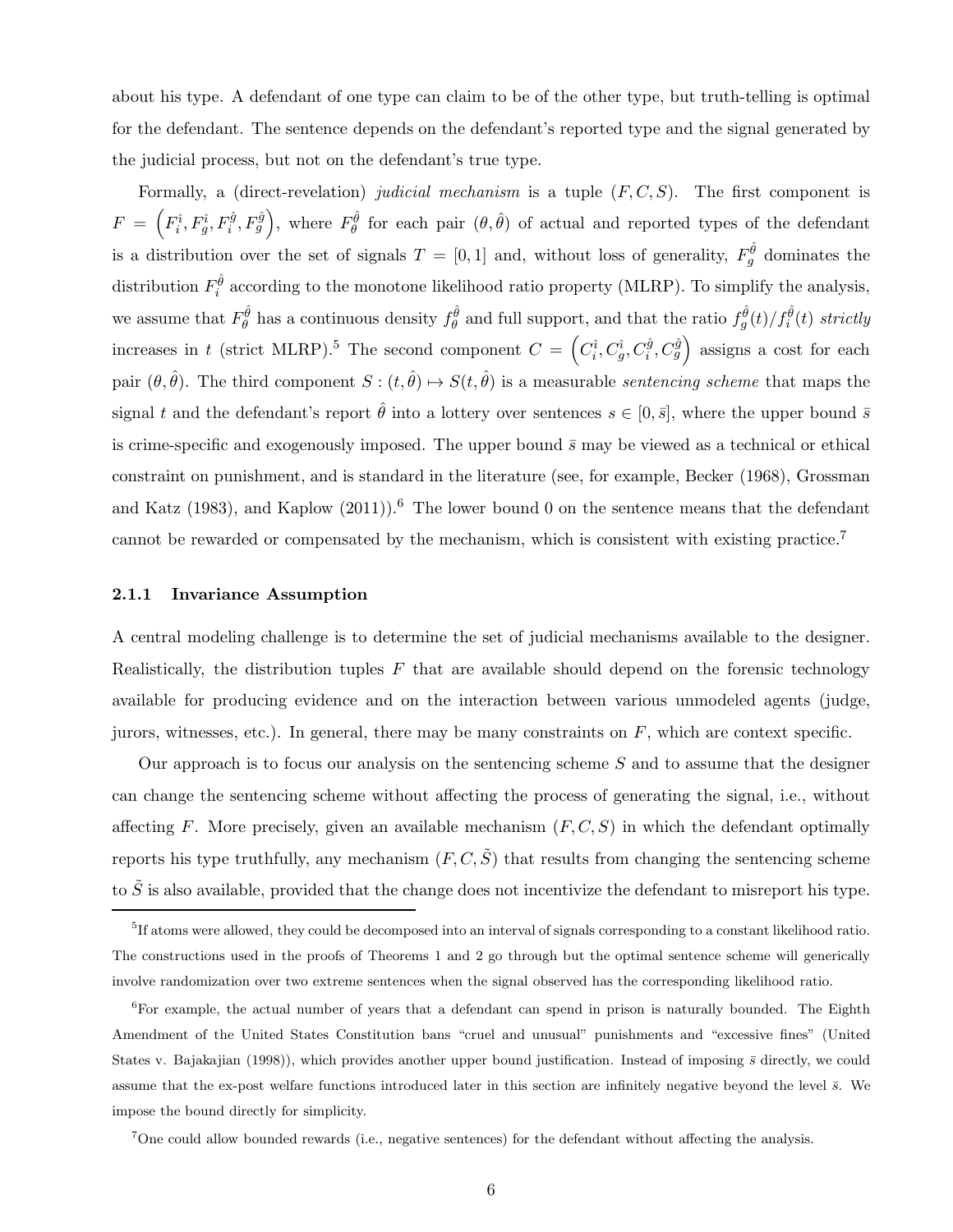This assumption allows us to focus on the defendant's private information regarding his guilt as the main constraint that the designer faces.<sup>8</sup> We provide several interpretations after the formal definition.

Let F denote the set of all distribution tuples  $F = \left(F_i^{\hat{i}}, F_g^{\hat{i}}, F_i^{\hat{g}}, F_g^{\hat{g}}\right)$  and S denote the set of all sentencing schemes. Given a tuple  $F \in \mathcal{F}$ , say that a sentencing scheme  $S \in \mathcal{S}$  is F-truthful if truth-telling is optimal for the defendant given  $(F, S)$ :

$$
E[u(S(t, \hat{g})) | F_g^{\hat{g}}] \ge E[u(S(t, \hat{i})) | F_g^{\hat{i}}]
$$
\n(1)

$$
E[u(S(t,i))|F_i^{\hat{i}}] \ge E[u(S(t,\hat{g}))|F_i^{\hat{g}}]
$$
\n(2)

where (i)  $u(s)$  is the defendant's utility from sentence s and (ii) expectations are taken with respect to the signal realization and, whenever the sentencing scheme S involves randomization over sentences, the realization of the corresponding lottery. We assume that  $u(\cdot)$  is continuous and strictly decreases in s, with  $u(0) = 0$ . We refer to a judicial mechanism  $(F, C, S)$  in which the sentencing scheme S is F-truthful, as a truthful judicial mechanism.

Let M denote the set of truthful judicial mechanisms available to the designer.

# Assumption 1 If  $(F, C, S) \in \mathcal{M}$ , and  $\tilde{S} \in \mathcal{S}$  is F-truthful, then  $(F, C, \tilde{S}) \in \mathcal{M}$ .

Assumption 1 is often imposed, implicitly or explicitly, in law and economics.<sup>9</sup> In the present context, Assumption 1 allows us to separate the process of generating evidence, captured by  $F$ , from the sentencing stage, captured by S. This separation is consistent with the commitment assumption in standard mechanism design, where the designer can commit to any mapping from messages to outcomes and is subject to the agent's incentive constraints.

While it is commonly used, Assumption 1 is demanding as it requires that the choice of sentences does not affect the evidence available to the court as long as it does not affect the defendant's reporting behavior during the judicial process. Criminal justice systems in practice likely impose additional incentive constraints beyond (1) and (2). Considering such additional constraints could prove an interesting avenue for future research.<sup>10</sup>

Importantly, existing judicial practices often support the kind of separation captured by Assumption 1 or express the will to impose such a separation. Such practices include: (i) incentivizing one

<sup>&</sup>lt;sup>8</sup>It would be interesting to combine this approach with the incentives of other agents, such as prosecutors and jurors. The first step we take in this paper should prove useful in considering these more complex questions.

<sup>9</sup>For example, Grossman and Katz (1983) assume that the probabilities of "guilty" and "not-guilty" verdicts are independent of the plea bargaining and conviction sentences. Similarly, Kaplow (2011) assumes that the signal distributions generated by guilty and innocent defendants are independent of the conviction threshold.

 $10$ To the extent that additional constraints arise in reality, the set of mechanisms considered here is likely a superset of those available in practice.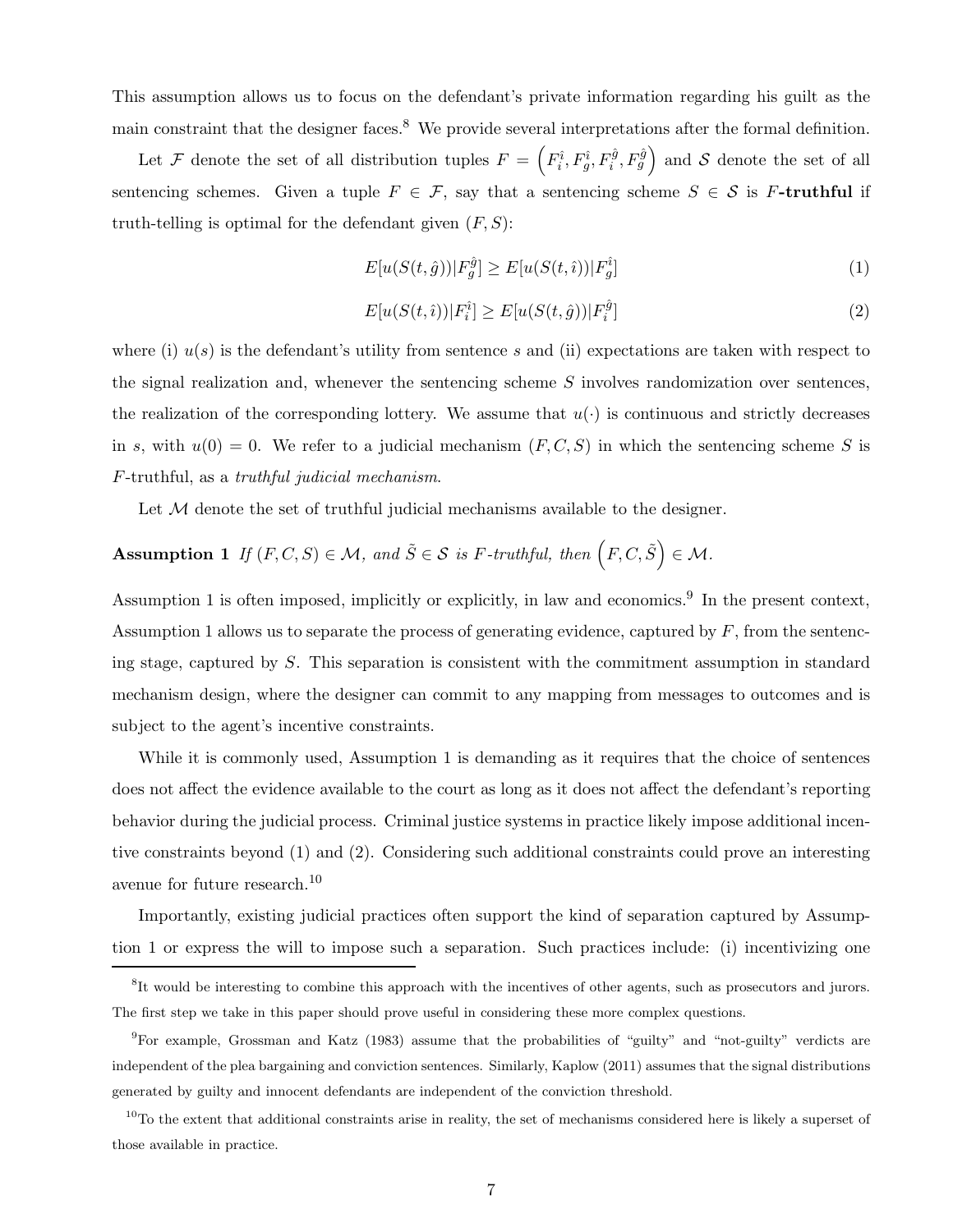party to produce incriminating evidence and the other party to produce exculpatory evidence regardless of the eventual sentence;<sup>11</sup> (ii) separating the jury's fact-finding role from the judge's sentencing role;<sup>12</sup> and (iii) specifically instructing jurors to focus solely on determining the defendant's guilt.

Assumption 1 can also be interpreted as a richness assumption—if changing the sentence affects the evidence generation process (through its affect of juror's incentives, for example), the designer can replace the unmodeled agents with other agents to restore  $F$ . The mechanism design exercise we conduct uses Assumption 1 to identify properties of any sentencing scheme that is part of an optimal mechanism.

#### 2.1.2 Welfare

From an interim perspective, society aims to punish guilty defendants and avoid punishing innocent ones, taking into account the cost of producing evidence and administering punishment. To capture this objective, we introduce conditional welfare functions:  $W(s, \theta)$  denotes the social welfare corresponding to imposing a sentence s on a defendant of type  $\theta$ . Any monetary cost of imposing the sentence, such as the cost of incarceration, is included in W.

**Assumption 2** The welfare function  $W$  satisfies the following conditions:

- $W(s, \theta) \le 0$  for all  $(s, \theta) \in [0, \bar{s}] \times \{g, i\}.$ <sup>13</sup>
- $W(s, i) = \phi(u(s))$  where  $\phi : \mathbb{R}_+ \to \mathbb{R}_-$  is weakly convex and strictly increasing.
- $\bullet$   $W(s, q)$  is continuous in s.

The second point in this assumption does not imply that  $W(s, i)$  is convex but only that it is less concave than u. This assumption captures the idea that society is comparatively less sensitive to increases in the sentence given to an innocent defendant than the defendant himself. The assumption may also be viewed as pertaining to the uncertainty caused by an imperfect signal about the defendant's guilt. From this perspective, the assumption means that society is weakly less averse than the defendant regarding uncertain sentences.

<sup>&</sup>lt;sup>11</sup>The benefits of this practice were already noted by the High Lord Chancellor of the United Kingdom in 1822, who wrote that "truth is best discovered by powerful statement on both sides of the quest." See also Shin (1998), Dewatripont and Tirole (1999), and Deffains and Demougin (2008).

<sup>&</sup>lt;sup>12</sup>For example, in *United States v. Patrick* (D.C. Circuit, 1974), the court affirmed that the jury's role is limited to a determination of guilt or innocence. See Sauer (1995) for a detailed study of this separation of tasks.

 $13$ The non-positivity guarantees that interim welfare is never so high as to offset the harm caused by the crime, and could be relaxed as long as this latter property holds.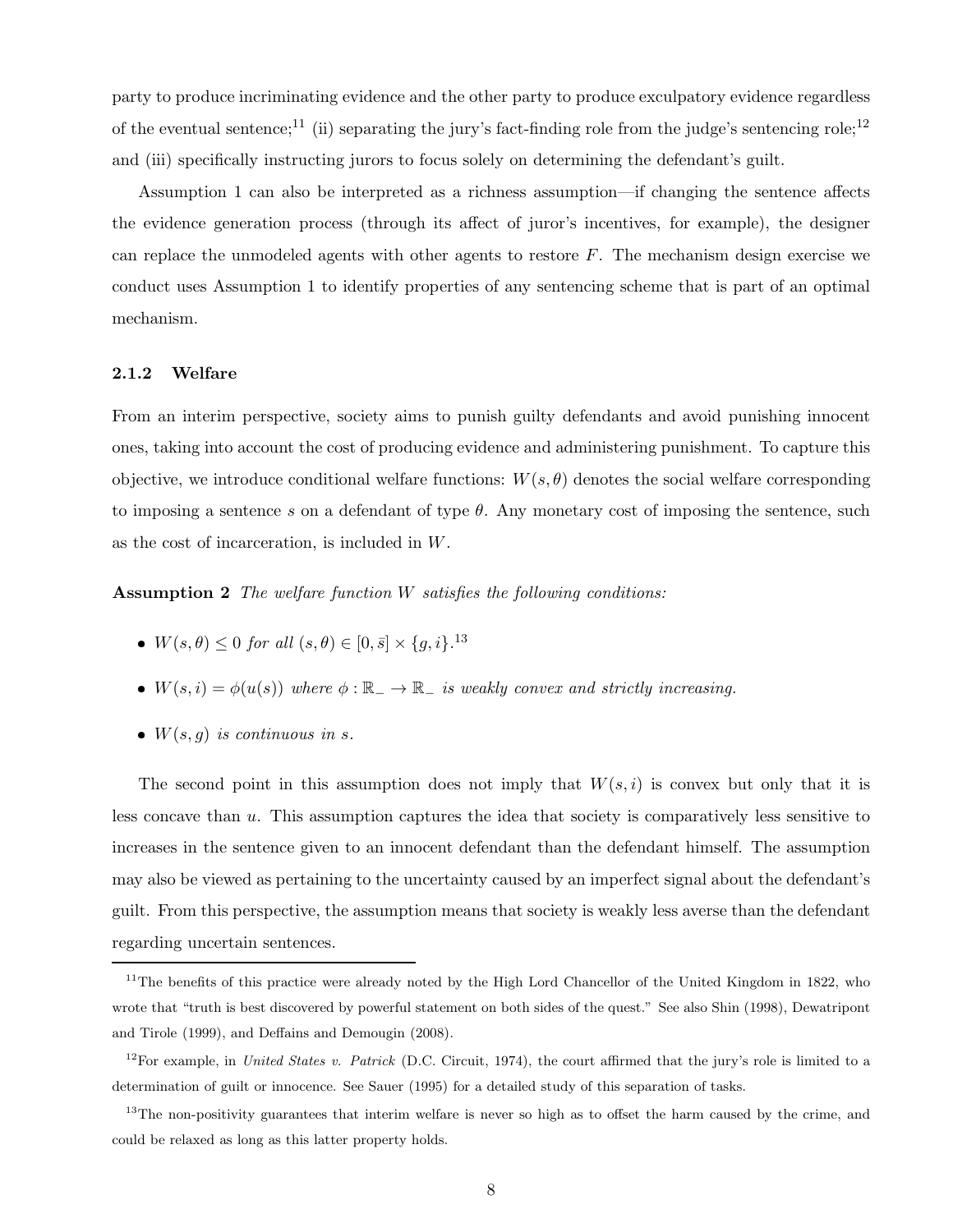The second point in the assumption also implies that  $W(s, i)$  is strictly decreasing in s, which means that it is socially harmful to punish innocent defendants. A particular case is  $W(s, i) = u(s)$  (so  $\phi$  is the identity function), which is the assumption made by Grossman and Katz (1983) in their analysis of plea bargains.

Given a probability  $\lambda$  that the defendant is guilty, the expected welfare from giving a sentence s to the defendant is

$$
\lambda W(s,g) + (1 - \lambda)W(s,i).
$$

To allow for stochastic sentencing, let  $W(\tilde{s}, \theta)$  denote the expected welfare from imposing a (possibly) random sentence  $\tilde{s}$  on a defendant of type  $\theta$ .<sup>14</sup> Given a truthful judicial mechanism  $(F, C, S)$ , the resulting interim welfare is

$$
\lambda \left( \left( \int_0^1 W(S(t,\hat{g}),g) f_g^{\hat{g}}(t) dt \right) - C_g^{\hat{g}} \right) + (1 - \lambda) \left( \left( \int_0^1 W(S(t,\hat{i}),i) f_i^{\hat{i}}(t) dt \right) - C_i^{\hat{i}} \right). \tag{3}
$$

#### 2.2 Ex-Ante Perspective

From an ex-ante perspective, society also wishes to deter crime. For simplicity, we focus on a specific crime, which entails harm  $h > 0$  for society. If an individual commits this crime, he obtains an idiosyncratic benefit b (in utility terms) but faces a probability  $\pi_g > 0$  of being arrested and prosecuted. For simplicity, we treat  $\pi_g$  as exogenous.<sup>15</sup> We assume that at most one individual is prosecuted for the crime.<sup>16</sup> The planner chooses a judicial mechanism before individuals decide whether to commit the crime.

Given a truthful judicial mechanism  $(F, C, S)$ , an individual with benefit b commits the crime if

$$
b + \pi_g \left( \int_0^1 u(S(t, \hat{g})) f_g^{\hat{g}}(t) dt \right) > 0.
$$
 (4)

There is a measure 1 of individuals in the population, who vary in the benefit  $b$  from committing the crime. The distribution of b in the population is described by a probability measure  $G_b$ . Letting  $H(F, S)$  denote the fraction of individuals who commit the crime, i.e., the number of instances of the crime, we have

$$
H(F, S) = 1 - G_b \left( -\pi_g \left( \int_0^1 u(S(t, \hat{g})) f_g^{\hat{g}}(t) dt \right) \right).
$$
 (5)

<sup>&</sup>lt;sup>14</sup>Formally, if  $\tilde{s}$  represents a probability distribution over sentences in  $[0, \bar{s}]$ , then  $W(\tilde{s}, \theta) = \int W(s, \theta) d\tilde{s}(s)$ .

<sup>&</sup>lt;sup>15</sup>This probability can be endogenized by including the amount of costly law enforcement as a decision variable. This would not change any of the results, which would apply to the optimal level of law enforcement.

 $16$ This allows us to abstract from interdependencies between multiple defendants, an issue that is tangential to the focus of this paper. See Silva (2019) for an analysis of this issue.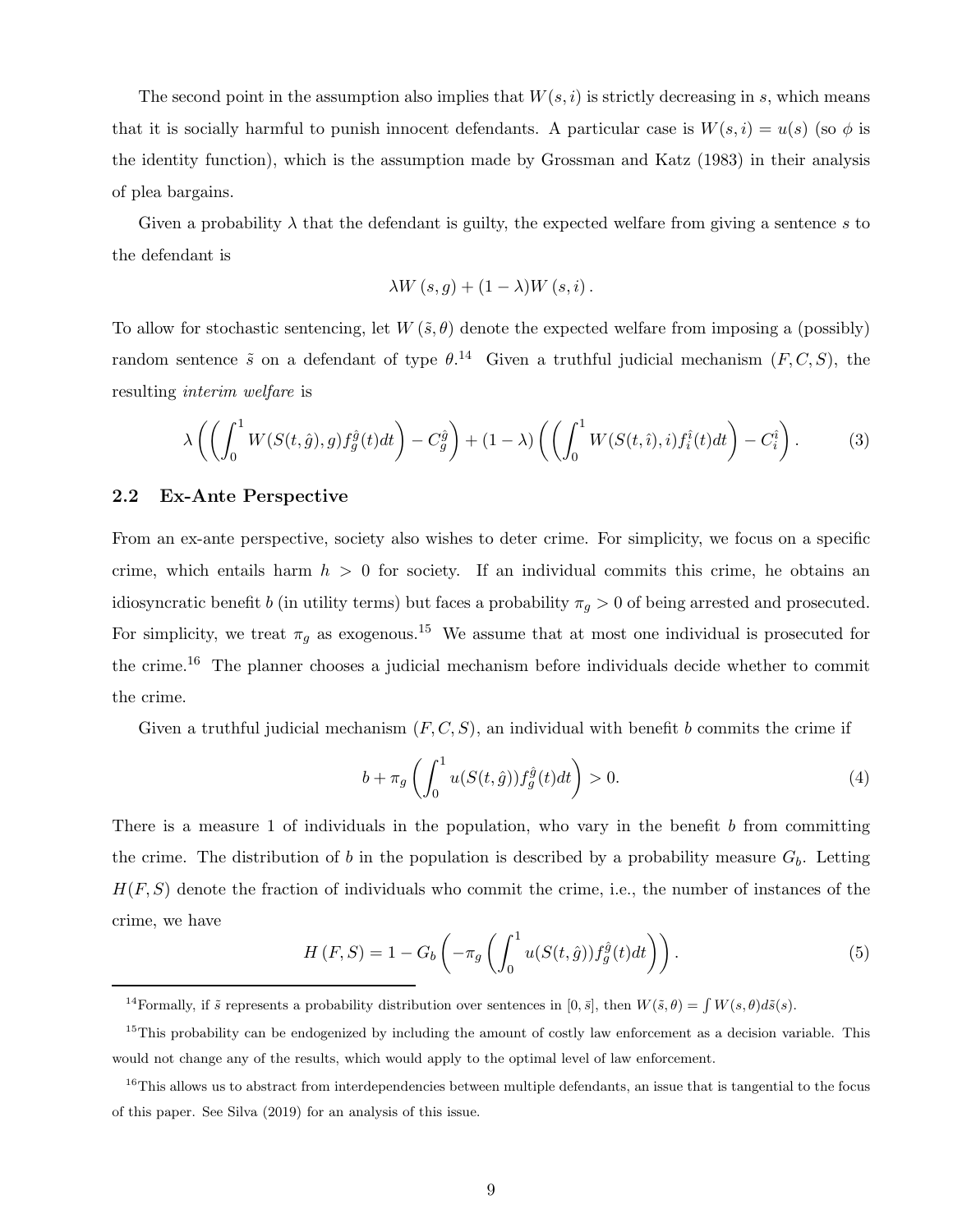In a large society, the probability that a *specific* individual is arrested for a particular crime that he did not commit is small. Furthermore, such erroneous arrests affect both individuals who committed a (different) crime and those who are innocent. For simplicity, these events are omitted from the incentive equation  $(4)$ .<sup>17</sup> However, the probability that *some* innocent individual is arrested for the crime is not negligible, as this probability is the aggregation of infinitesimally small probabilities across a large number of individuals.

Let  $\pi_i \in (0, 1 - \pi_g]$  denote the probability, for any given instance of the crime, that some innocent individual is arrested for this crime. The ex-ante social welfare corresponding to a truthful judicial mechanism  $(F, C, S)$  is

$$
H(F, S)\left[\pi_g\left(\left(\int_0^1 W(S(t, \hat{g}), g)f_g^{\hat{g}}(t)dt\right) - C_g^{\hat{g}}\right) + \pi_i\left(\left(\int_0^1 W(S(t, \hat{i}), i)f_i^{\hat{i}}(t)dt\right) - C_i^{\hat{i}}\right) - h\right].
$$
 (6)

The relation between (6) and (3) is as follows. First, by the time an individual is arrested, the crime has already been committed, so from an interim perspective the social harm h from the crime is "sunk" and omitted. Second, an arrested individual's probability of guilt is  $\lambda = \pi_g/(\pi_g + \pi_i)$ . Using these observations, we recover (3) from (6).

## 3 Optimal Judicial Mechanisms

This section derives properties of optimal judicial mechanisms for interim and ex-ante welfare objectives.

#### 3.1 Interim Welfare

A judicial mechanism  $(F, C, S)$  in M is *interim optimal* if, given the prior probability  $\lambda$  that the defendant is guilty, the mechanism maximizes interim welfare  $(3)$  among all the mechanisms in M. Studying interim-optimal mechanisms allows us to disentangle deterrence from other welfare considerations and makes the arguments in the proof easier to follow.

Our first theorem describes properties of interim optimal mechanisms. One of the properties requires the following assumption:

**Assumption 3** Functions  $W(\cdot, g)$  and  $u(\cdot)$  are concave and at least one is strictly concave. Function  $W(\cdot, g)$  has a unique maximizer, denoted  $\hat{s}$ .

<sup>&</sup>lt;sup>17</sup>Our results hold even if the probability of being wrongfully arrested and convicted has a non-negligible impact on the expected utility from not committing the crime, because the welfare-improving mechanisms constructed in Section 3 keep the expected utility of a guilty defendant unchanged and increase the expected utility of an innocent defendant. If the probability that a given innocent individual is arrested and convicted is treated as strictly positive, the constructed mechanisms would have the additional benefit of increasing deterrence by increasing the utility differential between an innocent defendant and a guilty one.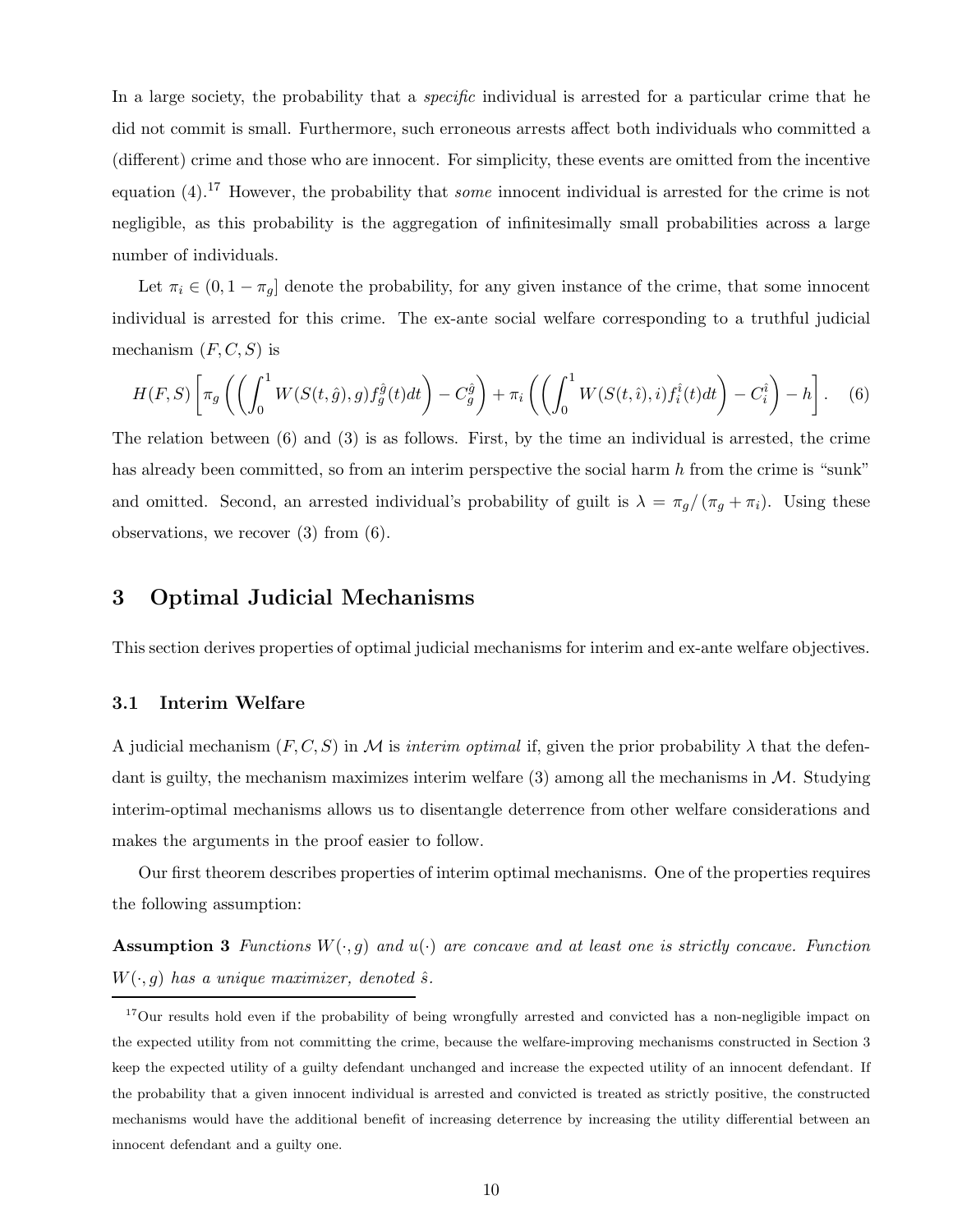#### **Theorem 1** The following holds:<sup>18</sup>

 $(i)$  In any interim-optimal mechanism, the sentence received by an innocent defendant is a step function of the signal t, which jumps from 0 to  $\bar{s}$  at some cutoff  $\bar{t}$ .

(ii) There is an interim-optimal mechanism such that the sentence received by a guilty defendant is independent of the signal  $t$ , and is either deterministic (i.e., with a one-point support) or a random variable with a two-point support. Moreover, for a generic set of welfare functions, the support is the same across all interim-optimal mechanisms.<sup>19</sup>

(iii) If Assumption 3 holds, the quilty defendant's sentence is deterministic and does not exceed  $\hat{s}$ .

(iv) If the guilty defendant's sentence has a two-point support and  $W(\cdot, g)$  is single-peaked in s with maximizer  $\hat{s}$ , then the two-point support lies in  $[0, \hat{s}]$ .

(v) The quilty defendant is indifferent between reporting truthfully and misreporting, i.e., (1) holds as an equality.

When Assumption 3 holds, any mechanism that violates (i) or (iii) is strictly welfare-dominated for all non-degenerate priors  $\lambda$  by a single mechanism with these properties.

#### Comments on Theorem 1

Theorem 1 shows that interim-optimal mechanisms resemble a system in which plea bargains are available and trials end in one of two verdicts. If the defendant accepts the plea by pleading "guilty" he forgoes a trial and receives a sentence that is without loss of generality independent of the evidence against him.<sup>20</sup> Otherwise, he faces a trial, in which he may be acquitted and receive a null sentence or convicted and receive a high sentence. He is convicted if the evidence against him is sufficiently strong (above some threshold). The availability of a "plea bargain," a binary verdict following a "trial," and a null sentence following an acquittal are not assumed features of the mechanism, and instead emerge as part of any optimal mechanism.<sup>21</sup>

The last statement of Theorem 1 reveals its non-Bayesian nature.<sup>22</sup> In fact, the proof of Theorem 1 proceeds by showing that, starting from any mechanism that violates the properties of the theorem, there is another mechanism with these properties that improves upon the initial mechanism *conditional* 

<sup>18</sup>All statements in this section are up to a set signals that has probability 0.

<sup>&</sup>lt;sup>19</sup> "Generically" is in the sense of *prevalent sets* over the vector space of welfare functions. See Appendix D.

 $^{20}$ Although this entails no social benefit, the signal t could in principle be used to perform the randomization when the sentence is stochastic. However, this is strictly suboptimal if generating signal  $t$  is at all costly.

 $21$ In fact, the interim-optimal sentences following an acquittal are strictly positive when pleas are not allowed. See Lando (2005) and Siegel and Strulovici (2020).

 $22$ For simplicity, the last statement is formulated under Assumption 3. A similar statement holds for a generic set of welfare functions even when Assumption 3 is not imposed.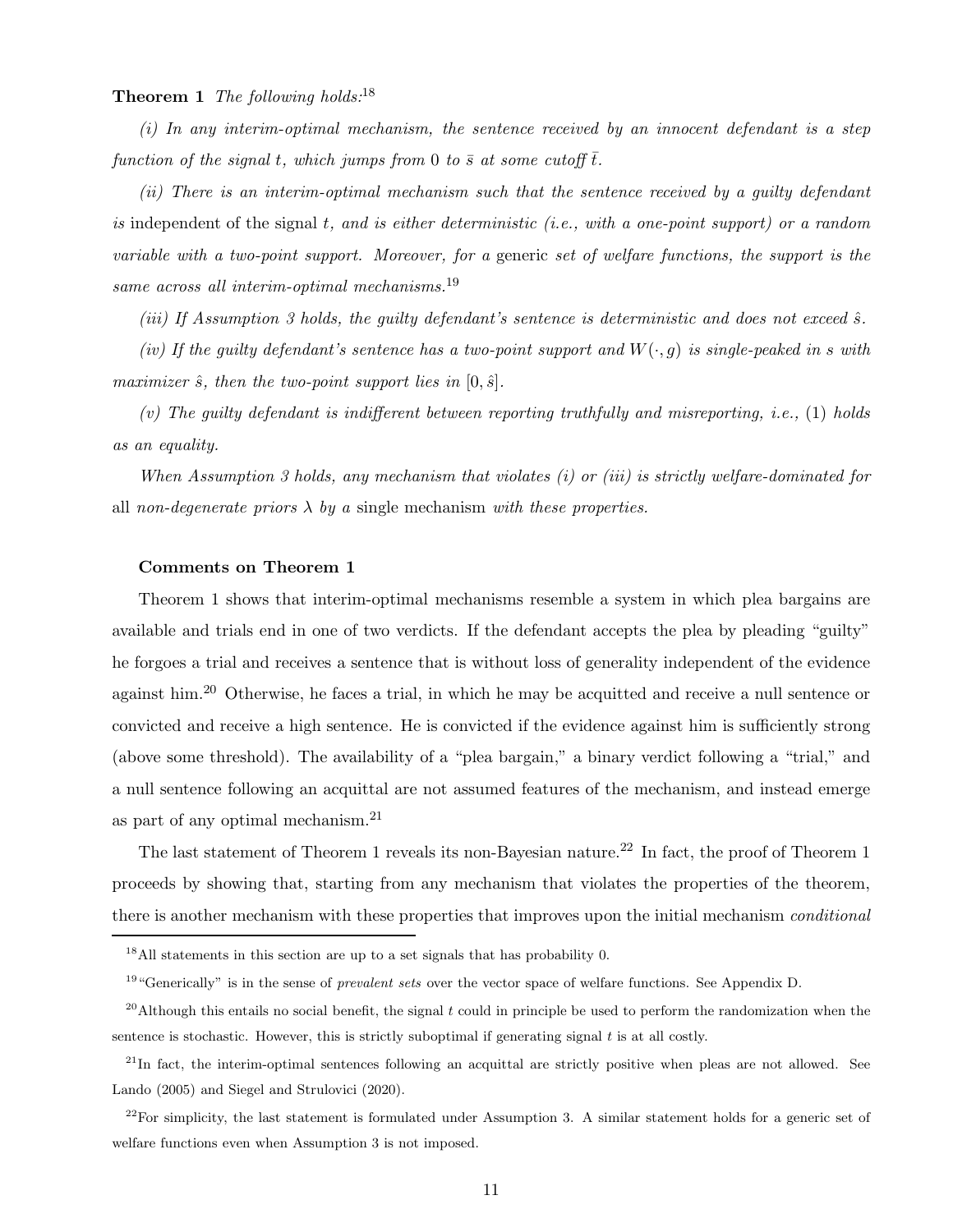on each defendant type  $\theta$ . In the language of statistical decision theory, this means that the class of mechanisms described by Theorem 1 a *complete class* (Karlin and Rubin  $(1956)$ ).<sup>23</sup>

If the defendant pleads guilty, the signal is not used by the mechanism to determine his sentence, even if the signal t conditional on the report  $\hat{\theta} = \hat{g}$  is informative about the defendant's guilt. The signal is used only to induce the defendant to reveal his type and prevent deviations. The screening value of plea bargains has already been noted and emphasized by Grossman and Katz (1983), but that paper does not show the optimality of plea bargains among other mechanisms: it takes as given the structure of a two-verdict system with a plea bargain. Under Assumption 3, Theorem 1 shows that such a system is in fact globally optimal from an interim perspective. When Assumption 3 is not imposed, the deterministic pleas assumed by Grossman and Katz (1983) may be suboptimal. Theorem 1 shows that in this case a stochastic sentence with a two-point support is optimal. In fact, we will see in Theorem 2 that fixed plea sentences are not generally optimal even when Assumption 3 holds but deterrence is taken into account.<sup>24</sup>

Theorem 1 shows that the use of extreme sentences, 0 and  $\bar{s}$ , is optimal. Extreme sentences are known to be optimal in some models of law enforcement, starting with Becker (1968). In Becker's framework, extreme sentences are used to save on enforcement costs. In our framework, extreme sentences play a different role: they serve to maximize the screening power of plea bargaining.<sup>25</sup> In our framework, the optimal mechanism is sensitive to  $\bar{s}$  in two ways:  $\bar{s}$  is the sentence given following a conviction and it affects the plea sentence through the incentive compatibility constraint of guilty defendants.

#### Intuition for Theorem 1

The proof of Theorem 1 is in the Appendix. It constructs a welfare improvement conditional on each defendant type. The signal is used to devise a sentencing scheme that induces the defendant to report truthfully, and the relevant incentive constraint is dissuading a guilty defendant from reporting that he is innocent. Starting from a truthful judicial mechanism, we construct a mapping from signals to sentences that minimizes the disutility of an innocent defendant subject to maintaining the same expected utility for a guilty defendant as in the initial mechanism. The MLRP of the signal distribution

<sup>&</sup>lt;sup>23</sup>This result is reminiscent of the Neyman-Pearson lemma and the Karlin-Rubin theorem concerning uniformly most powerful tests, which show that likelihood-based estimators maximize the power of a test subject to a given size. In contrast to these papers, the question here is not whether to accept or reject a hypothesis but how to choose a continuous sentence, and the objective involves not only Type I and Type II errors but also the magnitude of the errors as measured by the sentence given relative to the ideal one.

<sup>24</sup>Grossman and Katz (1983) focus on interim welfare and do not consider deterrence.

 $^{25}$ Becker's (1968) model assumes that only guilty defendants are punished, so screening is not an issue.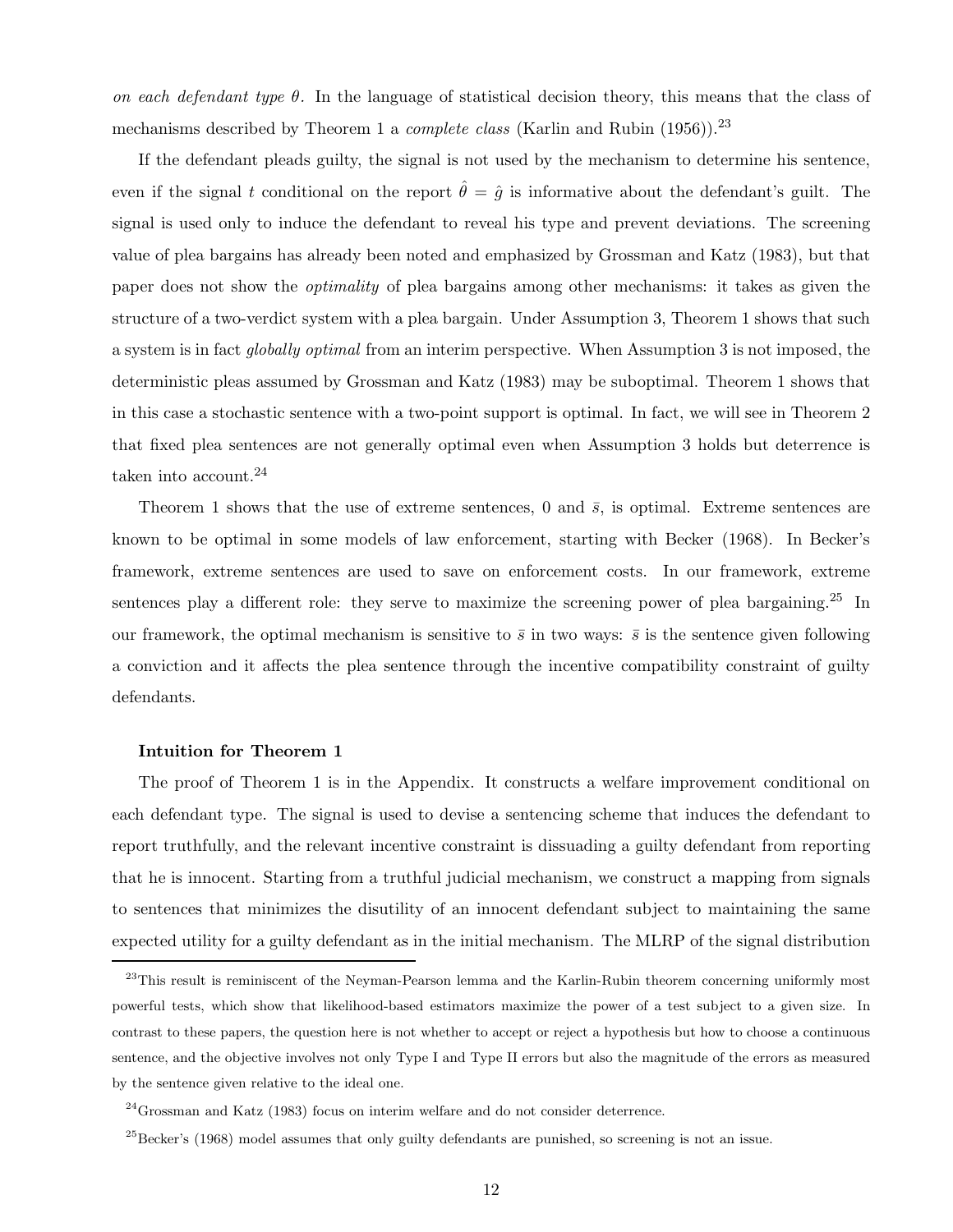(which, we recall, is without loss of generality) shows that the optimal mapping is the two-step sentence function in part (i) of the theorem. This step does not rely on any concavity assumption for the utility or welfare function and holds without imposing Assumption 3.

When we impose Assumption 3, concavity guarantees that the optimal sentence for a guilty defendant, which is considered in the second step of the proof, must be constant. To see this, suppose by contradiction that a guilty defendant was receiving a stochastic sentence in the initial judicial mechanism. We show that moving from this stochastic sentence to its certainty-equivalent constant sentence relaxes the defendant's incentive constraint and increases social welfare as long as the constant sentence does not exceed  $\hat{s}$ , the socially optimal sentence conditional on facing a guilty defendant. If it exceeds  $\hat{s}$ , then we can decrease the sentence to  $\hat{s}$ , which gives the highest possible social welfare conditional on facing the guilty defendant.<sup>26</sup>

When Assumption 3 is relaxed, it may be optimal to give a guilty defendant a lottery over two sentences, which are different from the ones faced by the innocent defendant. In this case, the key change is as follows: we consider the guilty defendant's expected utility from his sentence, rather than the sentence itself, and use a concavification argument to find the utility distribution that maximizes social welfare while maintaining the guilty defendant's expected utility.

#### 3.2 Ex-Ante Welfare and Deterrence

While interim welfare is only concerned with appropriately punishing defendants, ex-ante welfare also takes into account the number of crimes committed. This number depends on the mechanism, because different mechanisms deter crime to different extents. Any modification of a mechanism must take into account the modification's impact on deterrence. The proof of Theorem 1 suggests that under Assumption 3 this consideration need not necessarily lead to a radically different analysis of the optimal sentencing scheme. In that proof, if a guilty defendant's certainty equivalent  $s^{ce}$  does not exceed  $\hat{s}$  (the socially optimal sentence conditional on facing a guilty defendant), each step of the proof alters the initial mechanism in a way that increases interim welfare but leaves the expected utility of a guilty defendant unchanged. Since this expected utility is unchanged, so is the set of individuals who commit the crime.<sup>27</sup> In this case, therefore, ex-ante welfare also increases. In particular, Theorem 1 identifies

 $26$ This last point is not generally true for ex-ante optimal mechanisms because reducing the sentence may reduce deterrence.

<sup>&</sup>lt;sup>27</sup>Recall our simplifying assumption that the ex-ante probability that an individual is arrested for a crime that he did not commit is negligible and/or independent of whether the individual committed another a crime. Therefore, only changes in the expected utility of a guilty defendant affect the incentives to commit crime. Moreover, the improvements constructed to prove Theorem 1 and Theorem 2 increase the expected utility of an innocent defendant, so if this utility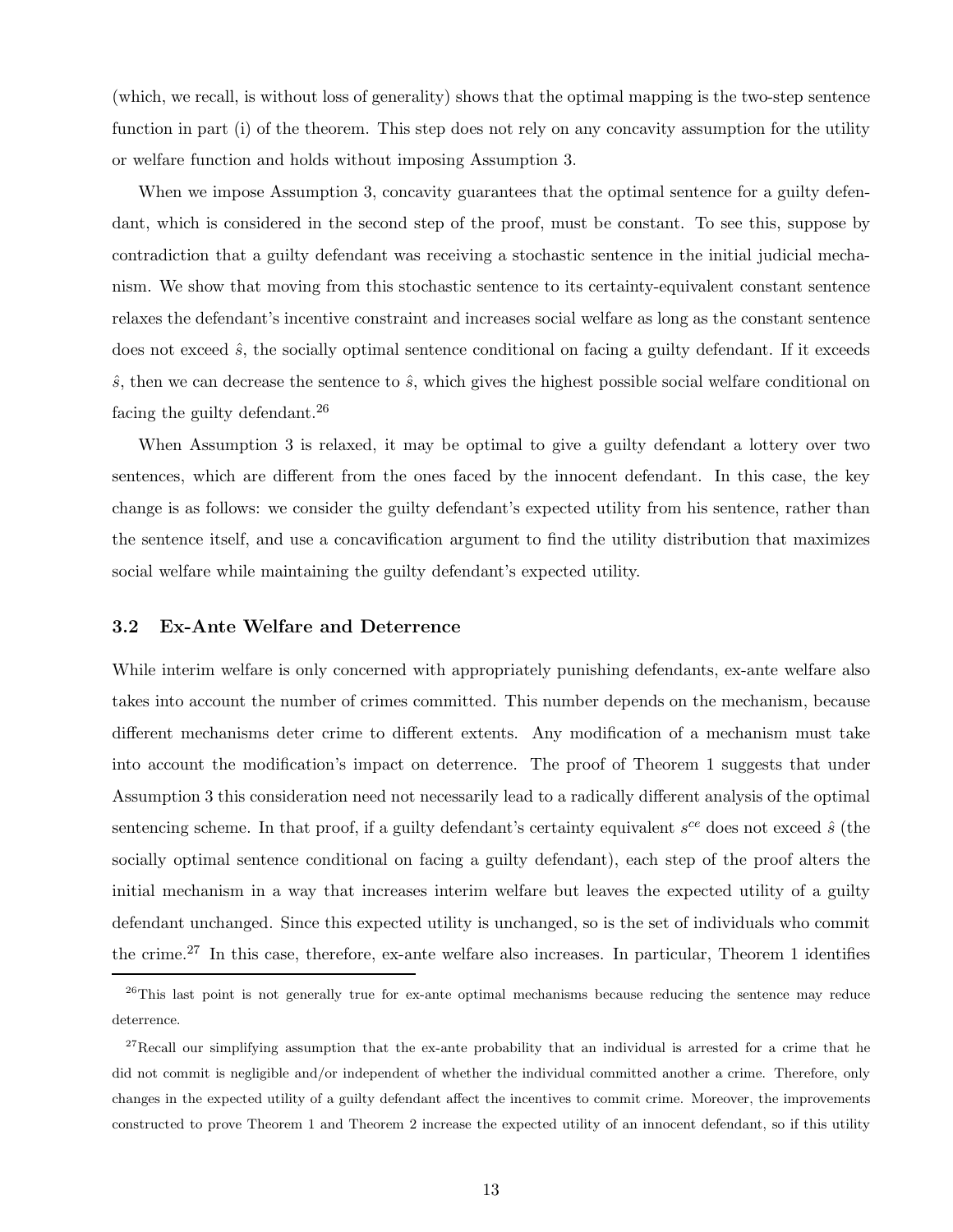properties of the mechanisms that maximize ex-ante welfare among all available mechanisms in which the certainty equivalent of a guilty defendant does not exceed  $\hat{s}$ .

In general, however, even under Assumption 3 optimal deterrence may lead to sentences that exceed  $\hat{s}$ . In this case, the improvements constructed in Theorem 1 require decreasing these sentences. While this increases interim welfare, it also increases the utility of guilty defendants. This increases the set of individuals who commit the crime, and may therefore decrease ex-ante welfare.

Our next result identifies properties of ex-ante optimal mechanisms. A judicial mechanism  $(F, C, S)$ in  $M$  is ex-ante optimal if the mechanism maximizes ex-ante welfare (6) among all the mechanisms in  $M$ . The result shows that ex-ante optimal mechanisms (with or without Assumption 3) are similar to interim optimal mechanisms without Assumption 3. This similarity comes from the fact that our construction in the interim case modifies the sentence function is a way that does not change the guilty defendant's utility and thus does not change the set of individuals who commit the crime. Thus, only some minor adaptations of the proof of Theorem 1 are required to derive Theorem 2. Part (iv) of Theorem 1 must be modified for ex-ante optimal mechanisms because decreasing the guilty's sentence below  $\hat{s}$  may increase crime and decrease ex-ante social welfare even when social welfare conditional on facing the guilty is single peaked at  $\hat{s}$ .

**Theorem 2** (i) In any ex-ante optimal mechanism, the innocent defendant's sentence is a step function of the signal t, which jumps from 0 to  $\bar{s}$  at some cutoff  $\bar{t}$ .<sup>28</sup>

(ii) There is an ex-ante optimal mechanism in which the guilty defendant's sentence is either deterministic and independent of the signal or is a random variable with a two-point support. Moreover, this property must generically hold for any ex-ante optimal mechanism.<sup>29</sup> The quilty defendant's sentence can be chosen to be statistically independent of the signal.

(iii) If the guilty defendant's sentence in an ex-ante optimal mechanism is random with a two-point support and  $W(\cdot, g)$  is single-peaked at  $\hat{s}$ , then the two-point support lies in  $[0, \hat{s}]$  or in  $[\hat{s}, \bar{s}]$ , but cannot straddle  $\hat{s}$ . If, in addition,  $W(\cdot,g)$  and  $u(\cdot)$  are concave and at least one of them is strictly concave, then the two-point support lies in  $[\hat{s}, \bar{s}]$ .

(iv) The guilty defendant is indifferent between reporting truthfully and misreporting, i.e., (1), holds as an equality.

Theorem 2 shows that it may be optimal to give the guilty defendant a fixed deterministic sentence even when this sentence exceeds  $\hat{s}$ . For some intuition regarding when a random sentence is optimal,

had any impact on the incentives to commit a crime, these improvements would reduce crime incentives even further.

<sup>28</sup>Necessity follows from Appendix C.

 $29$ The notion of genericity is the same as in Theorem 1.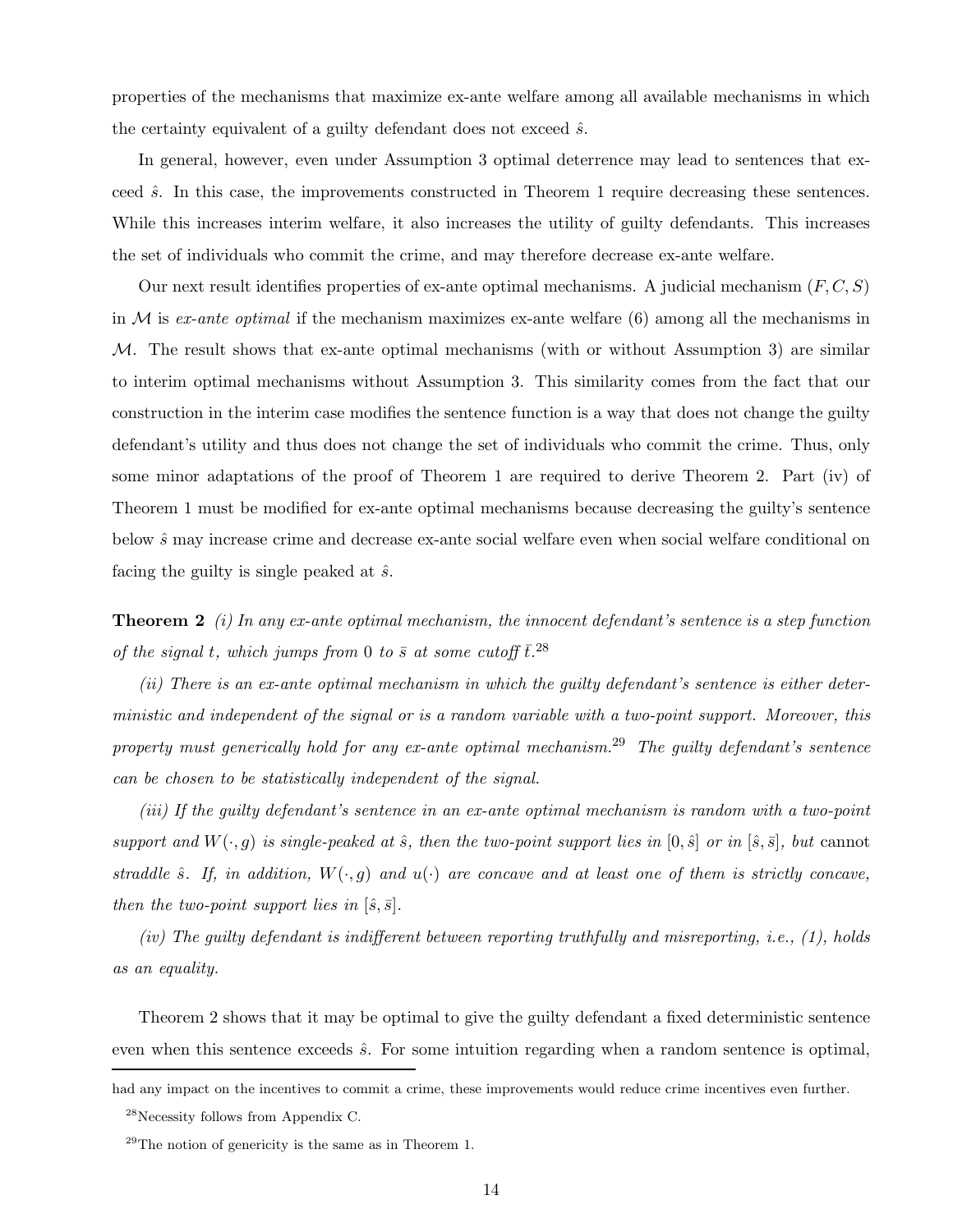suppose that Assumption 3 holds. Then two things must happen for a random sentence to be optimal. First, the optimal level  $U<sup>g</sup>$  of utility for the guilty defendant must be lower than  $u(\hat{s})$ , which never happens in an interim optimal mechanism, and happens in an ex-ante optimal mechanism when the tradeoff between deterring individuals from committing the crime and the loss of welfare from punishing the ones who do too severely leans toward deterrence. Second, society must be sufficiently less risk averse than the individuals contemplating committing the crime so that, referring to the notation from the proof of Theorem 3,  $\hat{W}$  is not concave below  $u(\hat{s})$ , and in addition  $\hat{W}(U^g) < \bar{W}(U^g)$ .<sup>30</sup>

## 4 Discussion

We considered a stylized criminal justice setting and conducted a mechanism design analysis under Assumption 1, which is in the spirit of the commitment assumption in standard mechanism design. Our setting focused on the defendant's private information regarding his guilt, which is a central issue for any criminal justice system, and abstracted from various other realistic features and constraints, which may vary across criminal justice systems. Despite the stylized nature of our setting, the results we obtained deliver several potentially useful insights.

First, the results show that commitment has value in our setting. Optimal mechanisms require punishing innocent defendants with some probability, even though these mechanisms achieve complete separation between guilty and innocent defendants. This indicates that commitment may also have value in actual criminal justice settings, and this in turn may underlie some existing judicial practices, such as separating guilt determination (fact finding) from sentencing and keeping jurors unaware of the magnitude of the sentence following a conviction.<sup>31</sup> Second, the results show that the screening value of plea bargaining, which was first identified by Grossman and Katz (1983), is so large that any interim- or ex ante- optimal mechanism can be thought of as offering the defendant a plea bargain, which may involve stochastic sentences not considered by Grossman and Katz (1983), even without cost savings or other expediency considerations. Third, binary, extreme sentences are optimal because they provide the strongest incentives for defendants to separate while minimizing the disutility to innocent defendants. This incentivizing role is distinct from any ex-post justice considerations that

<sup>&</sup>lt;sup>30</sup>For example, if  $\bar{s} = 4$ ,  $u^{-1}(U) = \sqrt{-U}$ , and  $W(s) = -2 + s$  for  $s \le 2$  and  $2 - s$  for  $s > 2$ , then for  $U^g < -4$  the optimal sentencing scheme randomizes between  $s = 2$  and  $\bar{s} = 4$ .

 $31$ Recent judicial practice has been to keep the jury uninformed about the punishment faced by the defendant, with the explicit goal of minimizing any undue influence on the jury's decision (Sauer (1995)). As noted by Lee (2014), jurors are generally instructed to reach a verdict based only on the presented evidence (see, for example, the California Code of Civil Procedure - Section 232 (b)). The Capital Jury Project found that most jurors "grossly underestimated" the amount of jail time associated with a guilty verdict.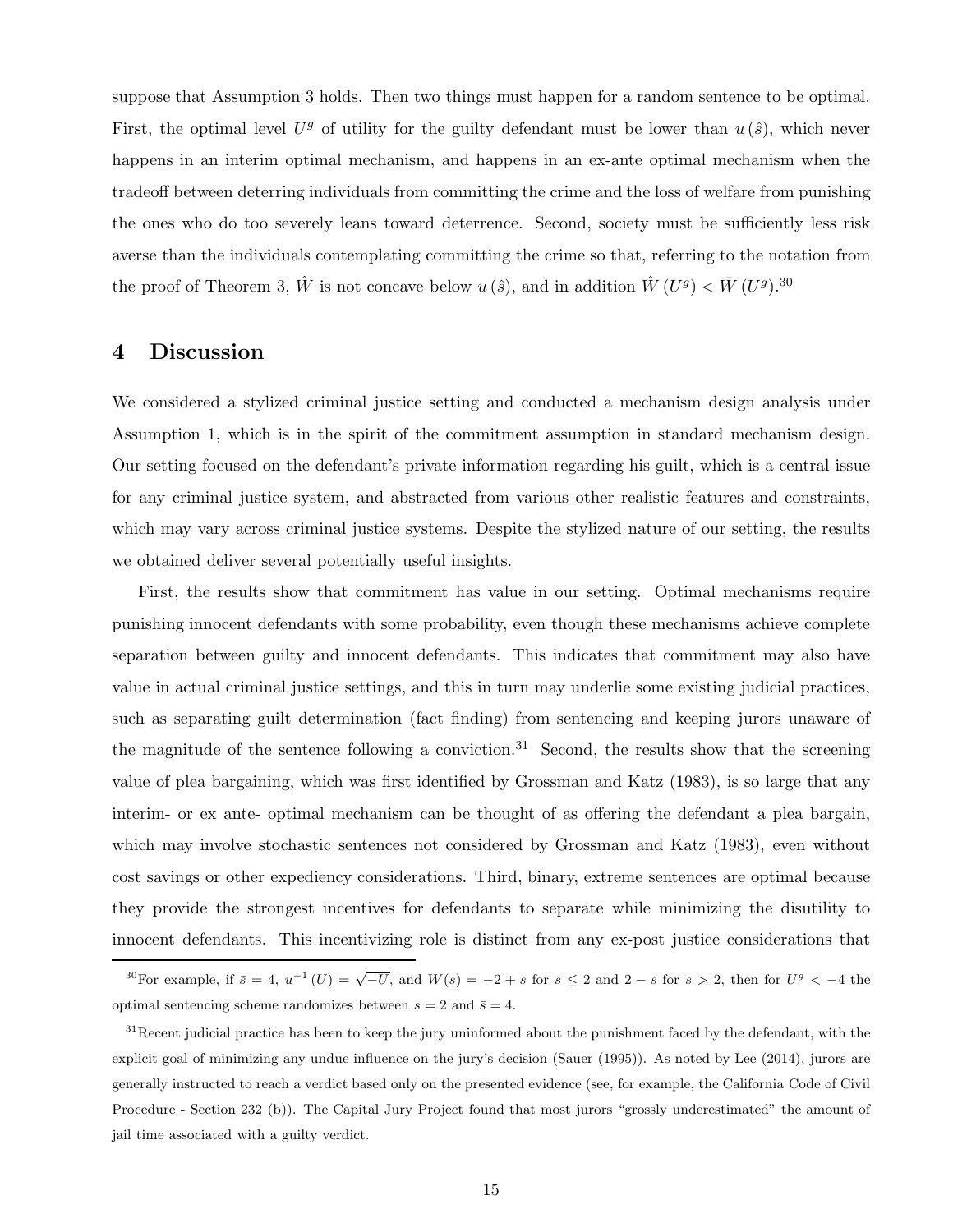may in practice make it undesirable or impossible to punish defendants following a "not guilty" verdict. Fourth, the signal is optimally used only to incentivize defendants to admit their guilt. This highlights a potentially important role for evidence in actual criminal justice systems, in addition to its usual role in determining guilt during a trial. Fifth, the standard for conviction in the optimal mechanisms may vary across crimes and circumstances (as captured by the welfare function), $32$  but in practice the conviction standard in criminal trials is "beyond a reasonable doubt" (BARD), which is independent of the crime and circumstances.<sup>33</sup> This indicates that a variable conviction threshold may have the potential to improve existing systems. Finally, our results show that the ability to use random sentences following an admission of guilt may be valuable, i.e., lotteries may be an efficient way of a punishing guilty defendants.<sup>34</sup> Random sentences following an admission of guilt could be implemented, for example, with plea bargains that do not specify a particular sentence or ones in which the judge can decide on a sentence other than the one specified without allowing the defendant to withdraw his plea.<sup>35</sup>

These insights also suggest the future potential of following a mechanism design approach to studying criminal justice systems. Additional work could examine features of existing criminal justice systems, such as the fact that some guilty defendants go to trial, which are not captured by the optimal mechanisms in our stylized framework. Assumption 1 could be relaxed by imposing additional constraints, such as jurors taking into account the defendant's decision to reject a plea bargain, which will naturally lead to some guilty defendants going to trial in equilibrium. While adding such constraints goes beyond the scope of this paper, Appendix F shows that Bayesian updating can be accommodated by "nearly optimal" mechanisms in which a small fraction of guilty defendants claim to be innocent. Another direction is allowing for richer private information on the part of the defendant, beyond knowing whether he is guilty or not. For example, the defendant may know how likely he is to have left incriminating evidence at the crime scene. These directions provide interesting avenues for future research.

 $32$ The evidence (signal) threshold is high for the particular crime and circumstances considered if it is more important to acquit innocent defendants than to punish guilty ones, a preference that will be captured by the welfare functions  $W(\cdot, g)$ and  $W(\cdot, i)$ .

<sup>&</sup>lt;sup>33</sup>In reality, jurors may interpret BARD differently depending on the severity of the crime, leading to effectively different conviction criteria. Such differences, to the extent they exist, deviate from the usual interpretations of BARD.

<sup>&</sup>lt;sup>34</sup>Intuitively, the stochastic element that may optimally follow a guilty plea captures the fact that the welfare function conditional on facing a guilty defendant may be locally convex in the defendant's utility, i.e., social preferences may be risk loving in a guilty defendant's utility. This feature can arise at sentence levels at which the ex-post welfare function  $W(\cdot,g)$  is decreasing, which creates the possibility that the function  $U \to W(u^{-1}(U),g)$  is convex, even when both u and  $W(\cdot, q)$  are concave. (The composition  $q \circ f$  of two concave functions is guaranteed to be concave only if q is increasing.)

<sup>&</sup>lt;sup>35</sup>See Federal Rules of Criminal Procedure  $11(c)(1)(C)$  and  $11(c)(1)(B)$ .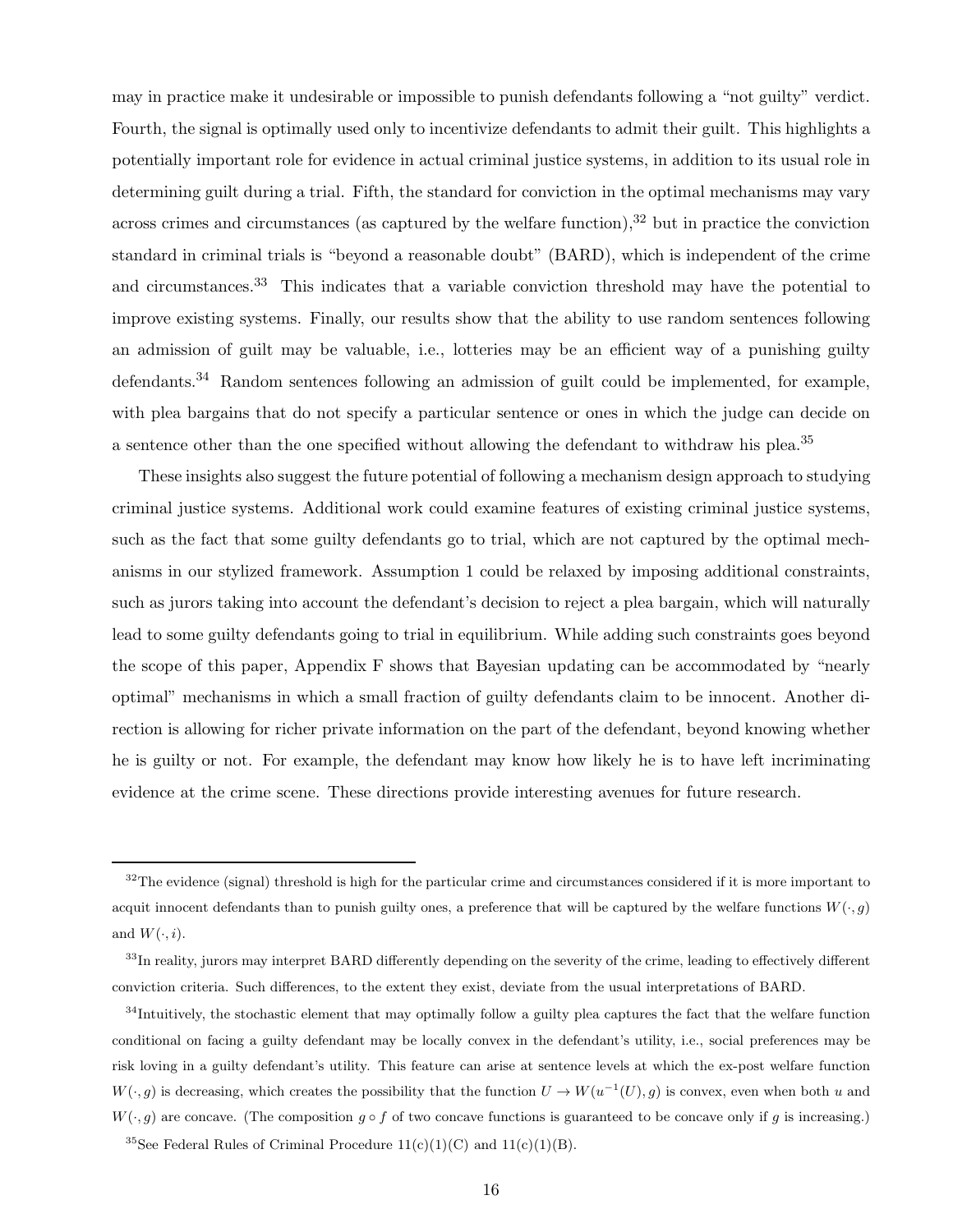### A Proof of Theorem 1

#### A.1 Proof of Theorem 1 under Assumption 3

To introduce features of optimal mechanisms gradually, we first prove Theorem 1 under Assumption 3. We show that any available mechanism can be improved upon (weakly) by another available mechanism that satisfies (i) and (iii) in the statement of Theorem 1. Appendix C shows that the improvement is strict if the original mechanism does not satisfy (i) and (iii).

Consider an available mechanism  $(F, C, S)$ . We modify the sentencing scheme S in a way that maintains truthfulness and increases interim welfare. We do not change the signal distributions F and the cost function C. Assumption 1 ensures that the resulting mechanism is also available.

For expositional simplicity we assume in this proof that  $W(s, i) = u(s)$ . The general case  $W(s, i) = \phi(u(s))$ is addressed in Appendix E.

First, we replace the sentence function  $S(\cdot,i)$  by a step function  $\tilde{S}(\cdot,i)$  with cutoff  $\bar{t}$  such that  $\tilde{S}(t,i) = 0$  for  $t < \bar{t}$  and  $\tilde{S}(t, \hat{i}) = \bar{s}$  for  $t > \bar{t}$ . The cutoff  $\bar{t}$  is chosen so that a guilty defendant is indifferent between  $S(\cdot, \hat{i})$  and  $\tilde{S}(\cdot, \hat{\imath})$  when misreporting:

$$
\int_0^1 u(\tilde{S}(t,\hat{\imath})) f_g^{\hat{\imath}}(t) dt = u(0) F_g^{\hat{\imath}}([0,\bar{t}]) + u(\bar{s}) F_g^{\hat{\imath}}([\bar{t},1]) = \int_0^1 u(S(t,\hat{\imath})) f_g^{\hat{\imath}}(t) dt.
$$
 (7)

The cutoff  $\bar{t}$  exists because distribution  $F_g^{\hat{i}}$  has no atoms.<sup>36</sup> Rearranging (7) yields

$$
\int_0^1 [u(S(t,i)) - u(\tilde{S}(t,i))]f_g^{\hat{i}}(t)dt = 0.
$$
\n(8)

The function  $t \mapsto u(S(t,\hat{i})) - u(\tilde{S}(t,\hat{i}))$  crosses 0 once from below, since  $u(S(t,\hat{i}))$  lies in the interval  $[u(\tilde{s}), u(0)]$ for all t and any sentence function  $S(\cdot, \hat{\imath})$ , while  $u(\tilde{S}(t, \hat{\imath}))$  equals  $u(0)$  for  $t \leq \bar{t}$  and jumps down to  $u(\bar{s})$  at  $t = \bar{t}$ . The density ratio  $f_i^{\hat{i}}(t)/f_j^{\hat{i}}(t)$  is decreasing in t, by MLRP. A standard result in comparative statics analysis<sup>37</sup> then implies that

$$
\int_0^1 [u(S(t,i)) - u(\tilde{S}(t,i))] f_i^{\hat{i}}(t) dt \le 0.
$$
\n(9)

This increases social welfare, provided that truthfulness is maintained. Truthfulness is maintained because (9) and the fact that (2) holds for mechanism  $(F, S)$  show that (2) continues to hold when  $S(\cdot, \hat{\imath})$  is replaced with  $\tilde{S}(\cdot,\hat{\imath}).$ 

Next, let  $s^{ce}$  denote the fixed sentence ("certainty equivalent") that makes a guilty defendant indifferent between  $s^{ce}$  and  $S(\cdot, \hat{g})$ . This means that

$$
u(s^{ce}) = \int_0^1 u(S(t, \hat{g})) f_g^{\hat{g}}(t) dt.
$$

Denote by  $s^a = \int_0^1 E[S(t, \hat{g})] f_{\hat{g}}^{\hat{g}}(t) dt$  the average sentence. Then  $s^{ce} \geq s^a$  because u is concave and decreasing. Since  $W(\cdot, g)$  is also concave,  $W(s^a, g) \geq \int_0^1 W(S(t, \hat{g}), g) f_g^{\hat{g}}(t) dt$ . Since  $W(\cdot, g)$  is single-peaked at  $\hat{s}$ , it decreases in s for  $s \geq \hat{s}$ , so if  $s^{ce}$  is sufficiently greater than  $s^a$ , it might be that  $W(s^{ce}, g) < \int_0^1 W(S(t, \hat{g}), g) f_g^{\hat{g}}(t) dt$ .

Thus, to set the welfare-improving constant sentence  $s<sup>g</sup>$  for a guilty defendant, there are two cases to consider. If  $s^{ce}$  is less than  $\hat{s}$ , we set  $s^g = s^{ce}$ . Since  $s^{ce} \geq s^a$  and  $W(\cdot, g)$  is increasing up to  $\hat{s}$ , we have  $W(s^{ce}, g) \geq$ 

<sup>&</sup>lt;sup>36</sup>If there is an atom at the relevant signal, randomizing between 0 and  $\bar{s}$  with the correct probability generates the requisite indifference.

 $37$ The result is proved by a simple integration by parts, and follows from a result initially proved by Karlin (1968).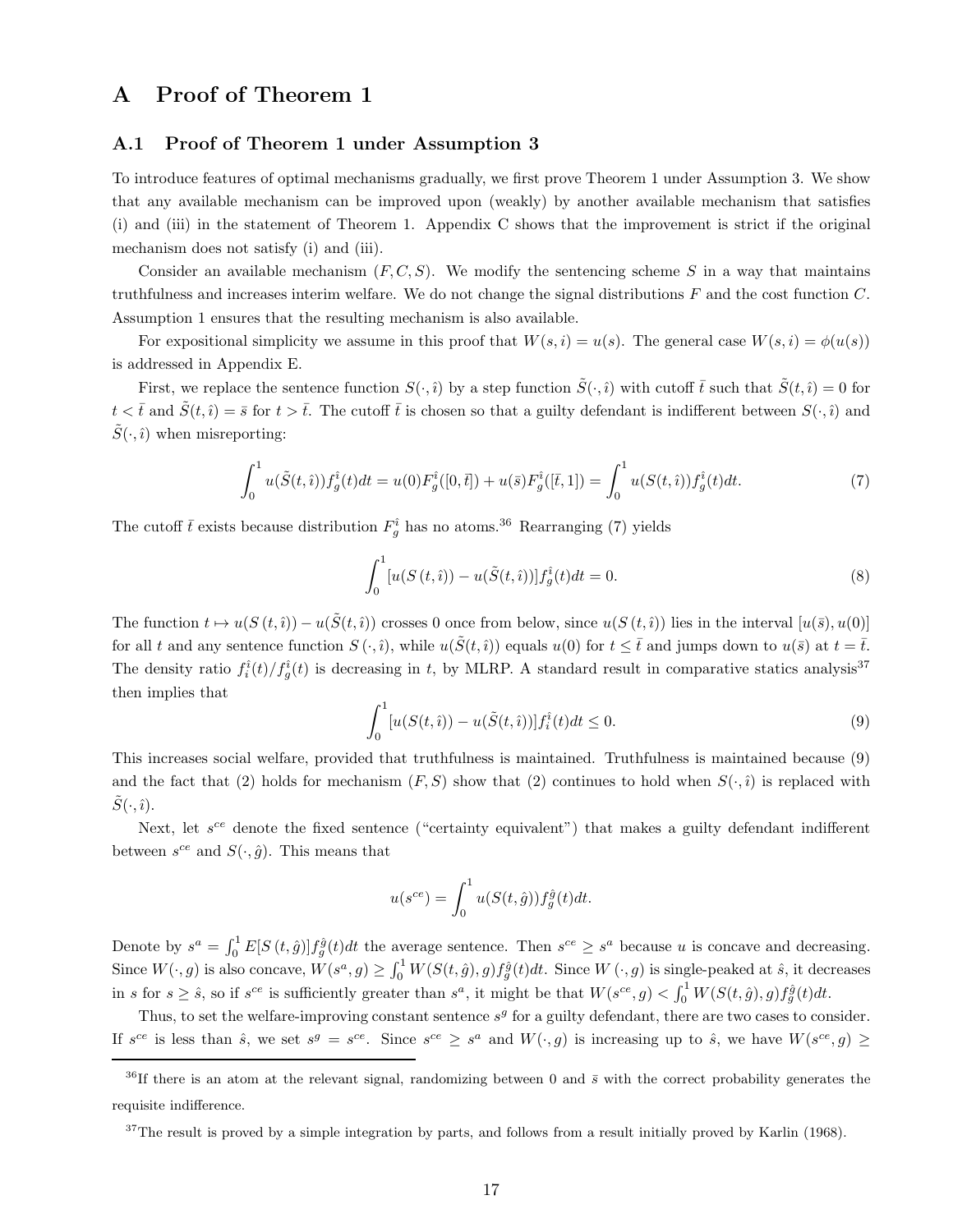$W(s^a, g) \geq \int_0^1 W(S(t, \hat{g}), g) f_g^{\hat{g}}(t) d$ , so  $s^g$  increases welfare conditional on facing a guilty defendant. If instead  $s^{ce} > \hat{s}$ , we set  $s^g = \hat{s}$ . This sentence yields the highest possible social welfare conditional on facing a guilty defendant.

By construction the guilty defendant is indifferent between  $s^{ce}$  and reporting truthfully with the sentence function  $S(\cdot, \hat{g})$ . Since  $s^g \leq s^{ce}$ , he thus prefers  $s^g$  to reporting truthfully with  $S(\cdot, \hat{g})$ . By construction of  $\tilde{S}(\cdot, \hat{i})$ and the fact that (1) holds for mechanism  $(F, S)$ , he prefers reporting truthfully with sentence function  $S(\cdot, \hat{g})$  to misreporting with sentence function  $\tilde{S}(\cdot,i)$ . Thus, he prefers sentence  $s^g$  to misreporting with sentence function  $\tilde{S}(\cdot,\hat{i})$ , so truthfulness is maintained for the guilty defendant, i.e., (1) continues to hold when  $S(\cdot,\hat{g})$  is replaced with  $s^g$ .

If (1) holds strictly when  $S(\cdot, \hat{g})$  is replaced with  $s^g$ , we increase the cutoff  $\bar{t}$  until the guilty defendant becomes indifferent between  $s^g$  and misreporting with sentence function  $\tilde{S}(\cdot,\hat{i})$ . This modification increases welfare since it increases the utility of an innocent defendant. It also maintains truthfulness of an innocent defendant. To see this, note that the indifference condition for a guilty defendant implies that

$$
u(s^{g}) = \int_0^1 u(\tilde{S}(t, \hat{i})) f_g^{\hat{i}}(t) dt \Rightarrow \int_0^1 [u(s^{g}) - u(\tilde{S}(t, \hat{i}))] f_g^{\hat{i}}(t) dt = 0,
$$

so, as in the first part of the proof, MLRP implies that

$$
\int_0^1 [u(s^g) - u(\tilde{S}(t, \hat{i}))] f_i^{\hat{i}}(t) dt \le 0 \Rightarrow \int_0^1 u(\tilde{S}(t, \hat{i})) f_i^{\hat{i}}(t) dt \ge \int_0^1 u(s^g) f_i^{\hat{g}}(t) dt,
$$

where the second inequality follows from the first because  $s<sup>g</sup>$  is constant.

#### A.2 Proof of Theorem 1 without imposing Assumption 3

Consider an available mechanism  $(F, S)$ . Similarly to the proof when Assumption 3 is imposed, we modify the mechanism by changing the sentence function in a way that maintains truthfulness and increases ex-ante welfare.

We replace the sentence function  $S(\cdot,\hat{\imath})$  with a step function  $\tilde{S}(\cdot,\hat{\imath})$  that is equal to zero below  $\bar{t}$  and equal to  $\bar{s}$  above it, with  $\bar{t}$  chosen to make a guilty defendant indifferent between  $\tilde{S}(\cdot,\hat{i})$  and  $S(\cdot,\hat{i})$  when misreporting his type, so an innocent defendant prefers  $\tilde{S}(\cdot,\hat{i})$  to  $S(\cdot,\hat{i})$  when reporting truthfully. The cutoff  $\bar{t}$  is now increased until the guilty defendant is indifferent between  $S(\cdot, \hat{g})$  and  $\tilde{S}(\cdot, \hat{i})$ . This change increases the utility of an innocent defendant, and therefore social welfare.

We now modify the sentence function  $S(\cdot, \hat{g})$  in a way that keeps the guilty defendant's expected utility,  $U^g$ , unchanged. We wish to find a sentence function  $\tilde{S}(\cdot, \hat{g})$  that maximizes social welfare when facing the guilty defendant subject to giving the guilty defendant utility  $U^g$ . Thus, we are looking for a sentence function  $\tilde{S}(\cdot, \hat{g})$ that solves

$$
\max_{s(\cdot) \in (\Delta([0,\bar{s}]))^T} \int_0^1 W(s(t),g) f_g^{\hat{g}}(t) dt
$$

subject to

$$
\int_0^1 u(s(t))f_g^{\hat{g}}(t)dt = U^g.
$$

To solve this problem, it is convenient to reformulate it in terms of the defendant's utility, i.e., to find a mapping from types to lotteries over utilities that solves

$$
\max_{\hat{u}(\cdot) \in (\Delta([u(\bar{s}), u(0)]))^T} \int_0^1 E[\hat{W}(\hat{u}(t))] f_g^{\hat{g}}(t) dt \tag{10}
$$

subject to

$$
\int_{0}^{1} E[\hat{u}(t)] f_g^{\hat{g}}(t) dt = U^g,
$$
\n(11)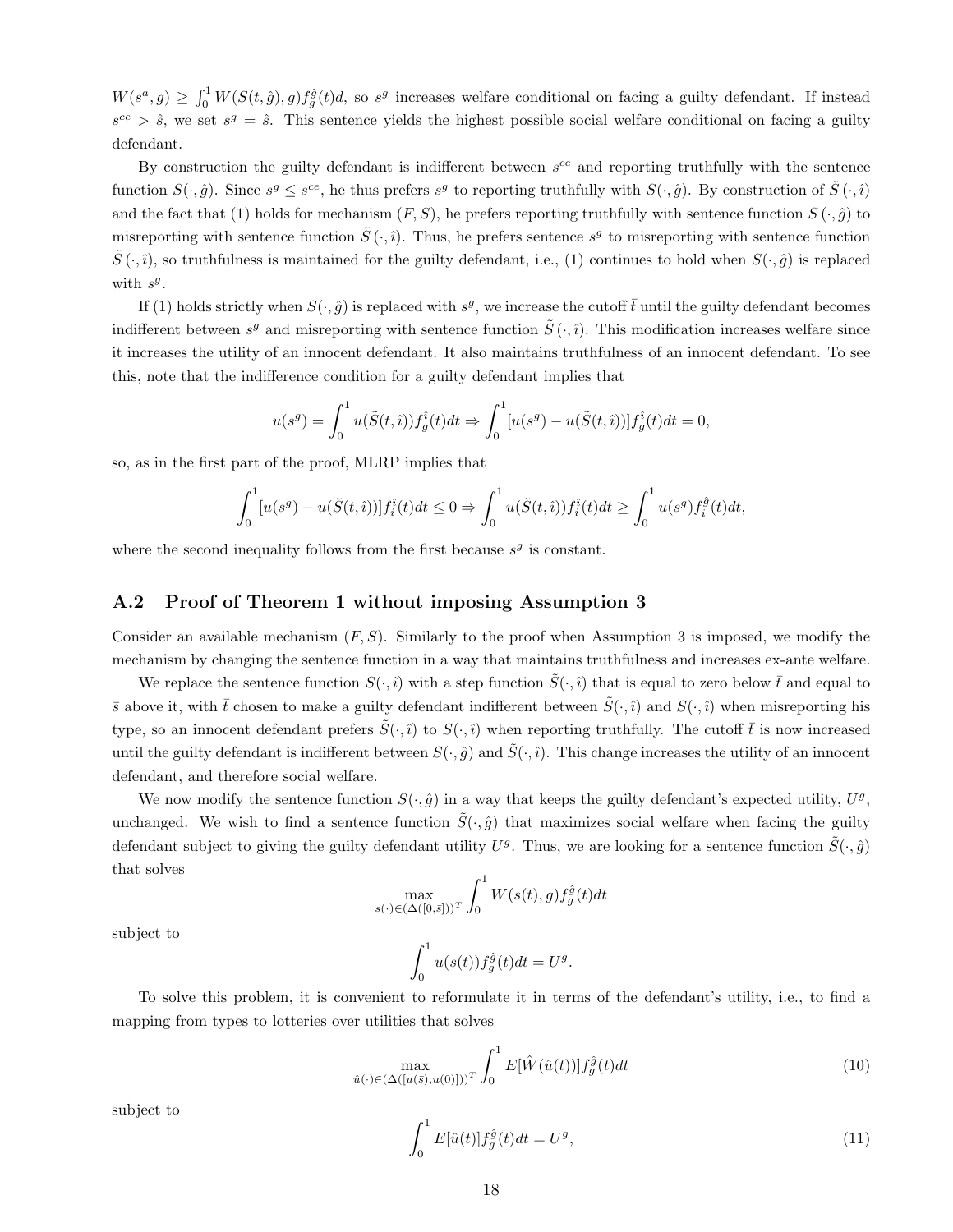where  $\hat{W}(U) = W(u^{-1}(U), g)$  for any  $U \in [u(\bar{s}), 0]$ . The two formulations are equivalent because the defendant's utility  $u(\cdot)$  is strictly decreasing in the sentence.

To characterize the solution of (10) subject to (11), it is useful to consider a simpler optimization problem:

$$
\max_{\dot{u}\in\Delta([u(\bar{s}),u(0)])} E[\hat{W}(\dot{u})]
$$
\n(12)

subject to

$$
E[\dot{u}] = U^g. \tag{13}
$$

Consider a stochastic process  $\hat{u}: T \to \Delta[u(\bar{s}), u(0)]$  whose sample paths are Lebesgue measurable and that satisfies (11). This process induces a measure  $F^u$  over  $[u(\bar{s}), u(0)]$  such that for any Borel subset  $\mathcal B$  of  $[u(\bar{s}), u(0)]$ ,  $F^u(\mathcal{B}) = \int_0^1 Pr(\{\hat{u}(t) \in \mathcal{B}\}) f_g^{\hat{g}}(t) dt$ . Intuitively,  $F^u(\mathcal{B})$  is the probability that the defendant receives a utility level in B given the utility process  $\hat{u}$  and given that the signal t is distributed according to  $F_g^{\hat{g}}$ . Let  $\hat{u}$  denote a random variable distributed according to  $F^u$ . By construction, *u* satisfies (13) and

$$
\int_{0}^{1} E[\hat{W}(\hat{u}(t))]f_{g}^{\hat{g}}(t)dt = E[\hat{W}(\hat{u})].
$$
\n(14)

Therefore,  $\hat{u}$  is a solution of (10) subject to (11) if and only if  $\hat{u}$  solves (12) subject to (13).

We now solve for (12) subject to (13). For any U in the interval  $[u(\bar{s}), u(0)]$ , let

 $\bar{W}(U) = \sup\{x : (U, x) \in co(\hat{W})\}$ 

where  $co(\hat{W})$  denotes the convex hull of the graph of  $\hat{W}$ . W is the *concavification* of  $\hat{W}$ ; it is the smallest concave function that is everywhere above  $\hat{W}$ .

It is well-known that  $\bar{W}(U^g)$  is the value function of the optimization problem (12) subject to (13):<sup>38</sup> If  $\hat{W}(U^g) = \bar{W}(U^g)$ , the maximal value is achieved by the constant sentence  $u^{-1}(U^g)$ . In this case, by (14), an optimal  $\hat{u}$  is achieved by the sentence function  $\tilde{S}(\cdot,\hat{g}) \equiv u^{-1}(U^g)$ , which is constant in the signal t. If  $\hat{W}(U^g) < \bar{W}(U^g)$ , the maximal value is achieved by randomizing between  $u^{-1}(U)$  and  $u^{-1}(\overline{U})$ , where  $U =$  $\max\{v < U^g : \hat{W}(v) = \bar{W}(v)\}\$ and  $\overline{U} = \min\{v > U^g : \hat{W}(v) = \bar{W}(v)\}\$ , with probabilities  $\alpha$  and  $1 - \alpha$  such that  $\alpha \underline{U} + (1 - \alpha) \overline{U} = U^g$ . In this case, again by (14), the constant stochastic sentence function  $\tilde{S}(\cdot, \hat{g})$  (which is independent of the signal) that for every signal t assigns sentence  $u^{-1}(\underline{U})$  with probability  $\alpha$  and sentence  $u^{-1}(\overline{U})$  with probability  $1 - \alpha$  is optimal.

If W is single peaked at  $\hat{s}$ , then the fact that u is decreasing implies that  $\hat{W}$  is single peaked at  $u(\hat{s})$ , which proves that if  $\hat{W}(U^g) < \bar{W}(U^g)$ , then the two-point support lies in  $[0,\hat{s}]^{39}$  If, in addition, u and  $W(\cdot,g)$  are concave on [0,  $\hat{s}$ ], then  $\hat{W}$  is concave on the utility interval [u( $\hat{s}$ ), u(0)]. In this case,  $\hat{W}$  coincides with  $\bar{W}$  for  $U \ge u(\hat{s})$ , so  $U^g \ge u(\hat{s})$  is optimally achieved by a single sentence.

The resulting mechanism is truthful. Indeed, by construction guilty defendants are indifferent between the sentence functions  $\tilde{S}(\cdot, \hat{g})$  and  $\tilde{S}(\cdot, \hat{\imath})$ , i.e.,

$$
\int_0^1 u(\tilde{S}(t, \hat{g})) f_g^{\hat{g}}(t) dt - \int_0^1 u(\tilde{S}(t, \hat{u})) f_g^{\hat{g}}(t) dt = 0,
$$

so (1) holds when S is replaced with  $\tilde{S}$ . Moreover, since function  $\tilde{S}(\cdot, \hat{g})$  is independent of the signal, the last equality can be written as

$$
\int_0^1 [u(\tilde{S}(t,\hat{g})) - u(\tilde{S}(t,\hat{\imath}))]f_g^{\hat{\imath}}(t)dt = 0.
$$

<sup>&</sup>lt;sup>38</sup>Concavification with respect to beliefs has been used repeatedly since the works of Aumann and Maschler. See Aumann et al. (1995). Concavification is also used in contract theory to show that a principal's payoff function is concave in the agent's promised utility. See, e.g., Spear and Srivastava (1987).

 $39$ Sentences higher than  $\hat{s}$  can be replaced by  $\hat{s}$ , which increases interim welfare and relaxes the incentive constraint.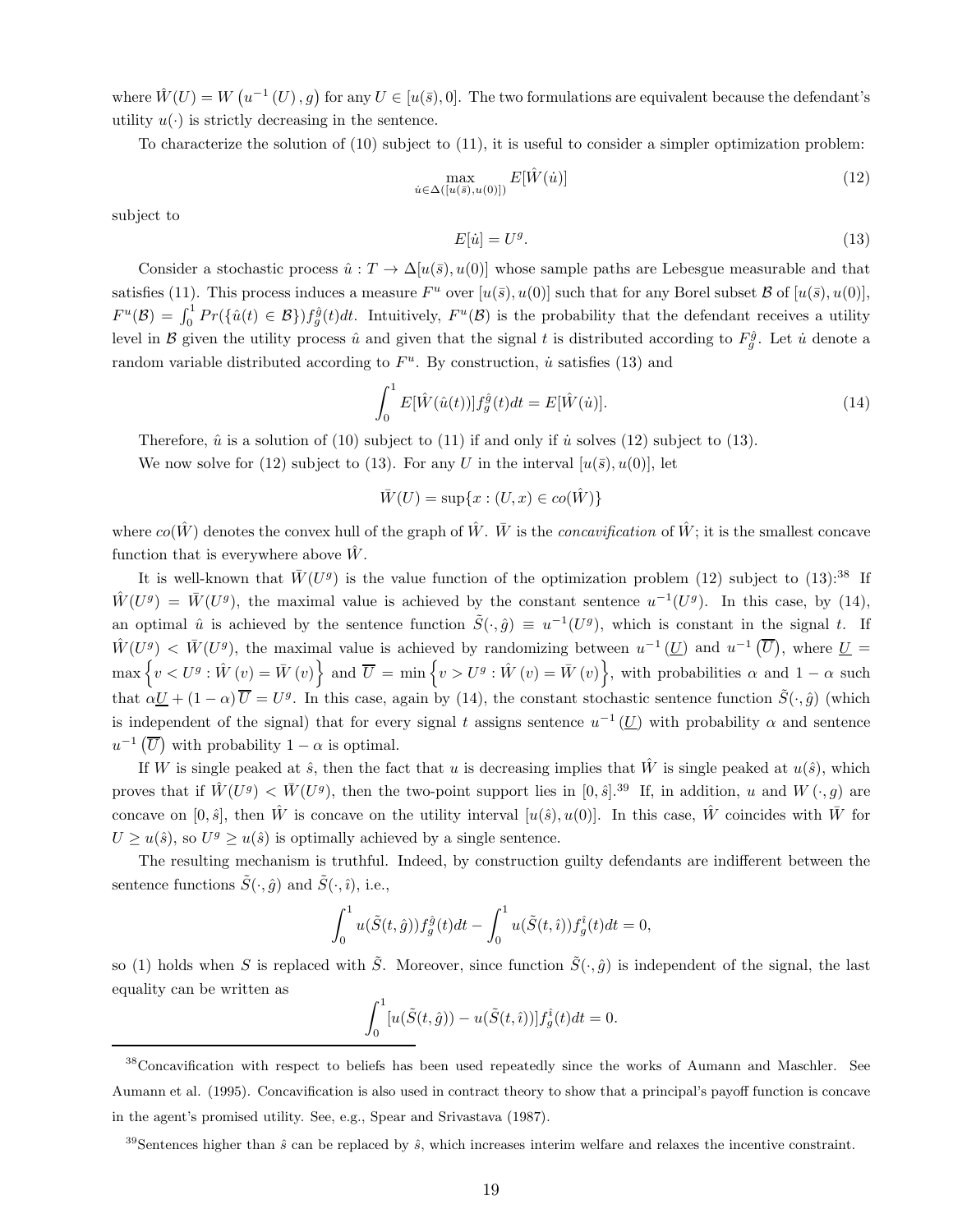This is equivalent to

$$
\int_0^1 [u(s^{ce}) - u(\tilde{S}(t, \hat{\imath}))] f_g^{\hat{\imath}}(t) dt = 0,
$$

where  $s^{ce}$  is the certainty equivalent of the stochastic sentence  $\tilde{S}(t, \hat{g})$  (which is independent of the signal t), i.e.,  $u(s^{ce}) = u(S(t, \hat{g}))$ . As in the first and last parts of the proof of Theorem 1, MLRP then implies that

$$
\int_0^1 [u(s^{ce}) - u(\tilde{S}(t,\hat{\imath}))]f_i^{\hat{\imath}}(t)dt \le 0,
$$

which is equivalent to

$$
\int_0^1 [u(\tilde{S}(t,\hat{g})) - u(\tilde{S}(t,\hat{\imath}))]f_i^{\hat{\imath}}(t)dt \le 0.
$$

This can be written as

$$
\int_0^1 u(\tilde{S}(t,\hat{g})) f_i^{\hat{g}}(t) dt - \int_0^1 u(\tilde{S}(t,\hat{i})) f_i^{\hat{i}}(t) dt \le 0
$$

because  $\tilde{S}(\cdot, \hat{g})$  is independent of the signal. This shows that (2) holds when S is replaced with  $\tilde{S}$ .

Appendix D proves the genericity claim in part (ii).

## B Proof of Theorem 2

Consider an available mechanism  $(F, S)$  and construct the same improving available mechanism  $(F, \tilde{S})$  as in Appendix A.2. This mechanism also improves ex-ante welfare (6). To see this, note that the two mechanisms lead to the same number of crimes (because they give the same utility  $U<sup>g</sup>$  to guilty defendants) and have the same cost (because they have the same signal distributions F). But function  $\tilde{S}(\cdot,\hat{i})$  increases the utility of innocent defendants relative to mechanism  $S(\cdot, i)$ , and therefore increases welfare when facing an innocent defendant, and function  $\tilde{S}(\cdot,\hat{g})$  maximizes welfare when facing a guilty defendant among all sentence functions that give the guilty defendant utility  $U^g$ . Thus,  $(F, \tilde{S})$  increases (6). This proves parts (i), (ii), and (iv).

For part (iii), continuing with the notation from Appendix A.2, if W is single peaked at  $\hat{s}$ , then the fact that u is decreasing implies that  $\hat{W}$  is single peaked at  $u(\hat{s})$ , which proves that the two-point support lies in  $[0,\hat{s}]$  or in [ $\hat{s}, \bar{s}$ ]. If, in addition, u and  $W(\cdot, g)$  are concave on [0,  $\hat{s}$ ], then  $\hat{W}$  is concave on the utility interval  $[u(\hat{s}), u(0)]$ . In this case,  $\hat{W}$  coincides with  $\bar{W}$  for  $U \geq u(\hat{s})$ , so  $U^g \geq u(\hat{s})$  is optimally achieved by a single sentence. This also implies that when  $U^g < u(\hat{s})$  is optimally achieved by randomizing between two sentences, these sentences both exceed  $\hat{s}$ .

## C Proof of uniqueness in Theorem 1, Part (iii)

Consider a truthful mechanism  $(F, C, S)$  and suppose, first, that S violates Condition (i) of Theorem 1 on a positive measure of signals. In this case, the step function  $\tilde{S}(t, \hat{i})$  constructed in the first part of the proof is such that the difference  $S(t, i) - \tilde{S}(t, i)$  is strictly positive over a subset  $T_1$  of  $[0, i)$  that has positive Lebesgue measure and strictly negative over a subset  $T_2$  of  $(\hat{t},1)$  that has positive Lebesgue measure.<sup>40</sup> Since u is strictly

<sup>&</sup>lt;sup>40</sup>Indeed, the difference must be non-zero over a set of positive measure. Since  $t \mapsto S(t,\hat{i}) - \tilde{S}(t,\hat{i})$  is single crossing from positive to negative, this implies that the existence of one of the two sets mentioned. Finally, since  $S(t, \hat{i})$  and  $\tilde{S}(t, \hat{i})$ give the same expected utility to an innocent defendant, and  $u$  is decreasing it must be that the second set also exists: for example, if  $S(t, \hat{i})$  strictly exceeds  $\tilde{S}(t, \hat{i})$  over a set of positive measure, it must also be exceeded by it over a set of positive measure.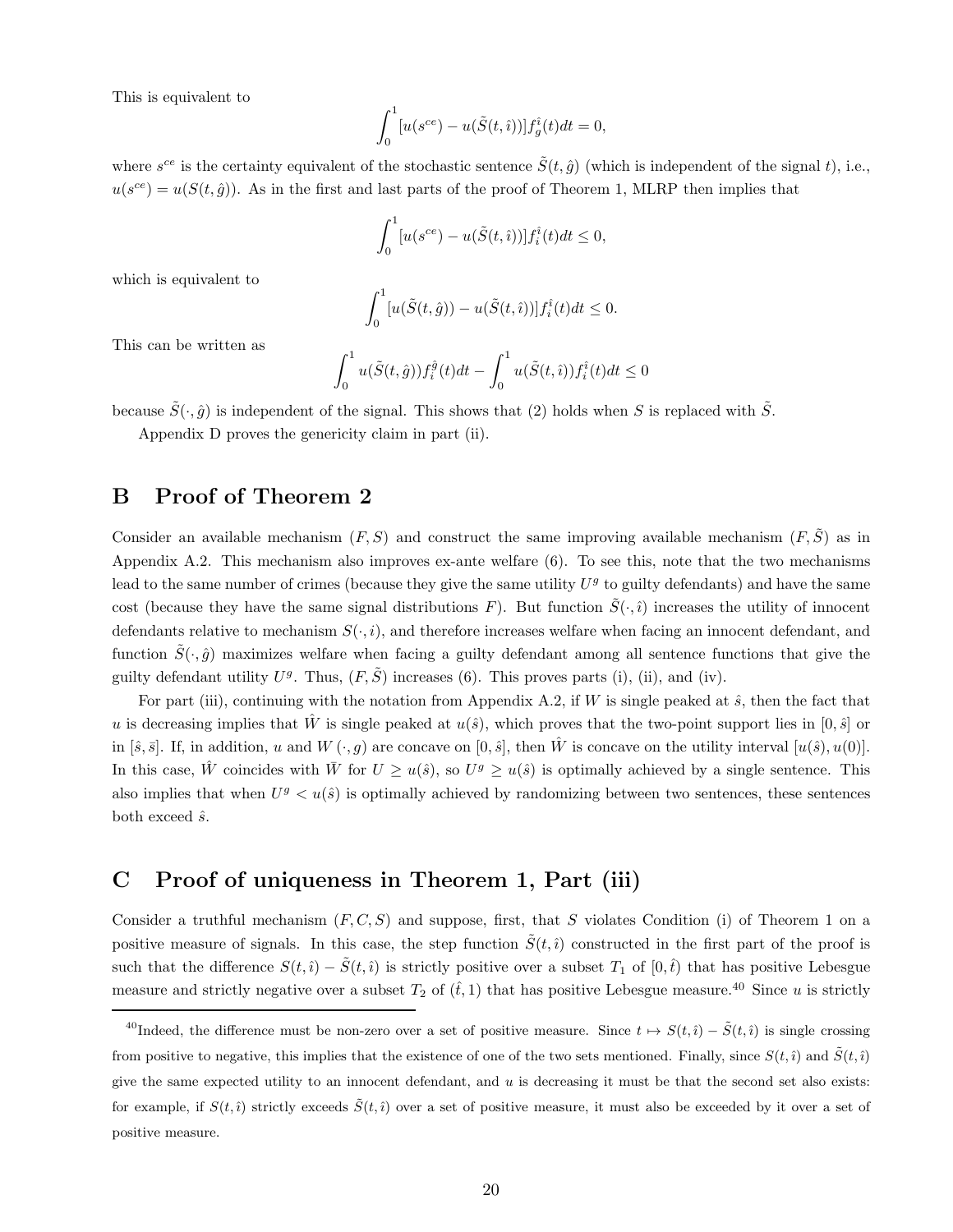decreasing, this implies that the single-crossing function  $\delta : t \mapsto \delta(t) = u(S(t, \hat{i})) - u(\tilde{S}(t, \hat{i}))$  is strictly negative over  $T_1$  and strictly positive over  $T_2$ . Let  $H(t) = \int_t^1 \delta(\tau) f_g^{\hat{i}}(\tau) d\tau$ . By construction, we have  $H(0) = H(1) = 0$ ,  $H(t) \geq 0$  for all t, and  $H(t) > 0$  for all t in the interior of the convex hull of  $T_1 \cup T_2$ . <sup>41</sup> Let  $\gamma(t) = f_i^{\hat{i}}(t)/f_g^{\hat{i}}(t)$ . By strict MLRP,  $\gamma$  is a strictly increasing function and thus almost everywhere differentiable. Therefore,

$$
\int_{[0,1]}\delta(t)f_i^\hat{i}(t)dt=\int_{[0,1]}\delta(t)f_g^\hat{i}(t)\gamma(t)dt=\int_{[0,1]}-H'(t)\gamma(t)dt=\int_{[0,1]}H(t)\gamma'(t)dt<0
$$

where the strict inequality comes from the fact that  $\gamma'$  is strictly negative except on a set of measure zero, while H is strictly positive over a set of positive measure.

This shows that the innocent defendant strictly benefits from replacing  $S(\cdot, \hat{\imath})$  with  $\tilde{S}(\cdot, \hat{\imath})$ , so welfare strictly increases.<sup>42</sup> Truthfulness is maintained because the original mechanism was truthful by assumption and, by construction, the guilty defendant is indifferent between  $S(\cdot, \hat{\imath})$  and  $\tilde{S}(\cdot, \hat{\imath})$  when misreporting.

Suppose now that S violates Condition (iii) in Theorem 1, i.e., that  $S(t, g)$  is non-constant. There are two cases to consider. If u is strictly concave, then the certainty equivalent  $s^{ce}$  is strictly higher than  $s^a$ : it is possible to increase a guilty defendant's expected punishment without violating incentive compatibility. If  $s^{ce} \leq \hat{s}$ , then since  $W(s, g)$  is strictly increasing up to  $\hat{s}$ , setting  $s^g = s^{ce}$  strictly increases the expected welfare conditional on facing a guilty defendant. If  $s^{ce} > \hat{s}$ , then setting  $s^g = \hat{s}$  uniquely achieves the highest possible welfare conditional on facing a guilty defendant while preserving incentive compatibility, which constitutes a strict improvement. Suppose now that  $W(s, g)$  is strictly concave. In this case, if  $s^{ce} \leq \hat{s}$ , setting  $s^g = s^{ce}$ strictly improves welfare conditional on facing a guilty defendant, even if u is only weakly concave, because  $s^{ce}$ leads to a weakly higher expected punishment but eliminates the uncertainty about the punishment, which is strictly preferable according to the welfare function  $W(s, g)$ . If instead  $s^{ce} > \hat{s}$ , then setting  $s^g = \hat{s}$  uniquely achieves the highest possible welfare conditional on facing a guilty defendant, and is a strict improvement because  $S(t, \hat{g}) \neq \hat{s}$  (it is non-constant), while preserving truthfulness.

# D Proof of generic uniqueness in Theorem 1 Part (ii) and in Theo-

## rem 2

We will show that for "almost all" u and  $W(\cdot, g)$ , in a sense to be made precise, the function  $\hat{W}$  defined in the main text and its concavification  $\bar{W}$  are such that whenever  $\bar{W}$  is linear over some maximal interval I (i.e., there is no interval strictly containing I over  $\bar{W}$  is linear), it coincides with  $\hat{W}$  only at the endpoints of I. This property—which we call the "two-contact property"—implies that over the interior any such interval, the only way to achieve the optimal value  $\bar{W}$  is to randomize over the endpoints of I, i.e., to use a two-point lottery. Over the remaining domain of  $\hat{W}$ ,  $\bar{W}$  and  $\hat{W}$  coincide, and because  $\bar{W}$  is locally strictly concave (since it is always concave and it is nonlinear over any subinterval of the remaining domain), the only way to achieve the optimum is a deterministic sentence.

The notion of "almost all" that we choose is the mathematical notion of " prevalence," which is used to formalize genericity for infinite-dimensional sets like the set of functions that we consider here.<sup>43</sup>

<sup>&</sup>lt;sup>41</sup>The fact that  $H(0) = 0$  is simply a restatement of(8). Nonnegativity of H comes from the fact that the integrand of H,  $\delta(t) f_g^i(t)$ , is first negative and then positive and integrates up to 0, and the strict inequalities come from the fact that the integrand is strictly negative over  $T_1$  and strictly positive over  $T_2$ .

<sup>&</sup>lt;sup>42</sup>This is immediate if  $W(\cdot, i) = u(s)$ . The general case is explained in Appendix E. See Equation (17).

<sup>&</sup>lt;sup>43</sup>The concept of prevalent sets was developed by Hunt et al. (1992) and coincides with the usual measure-theoretic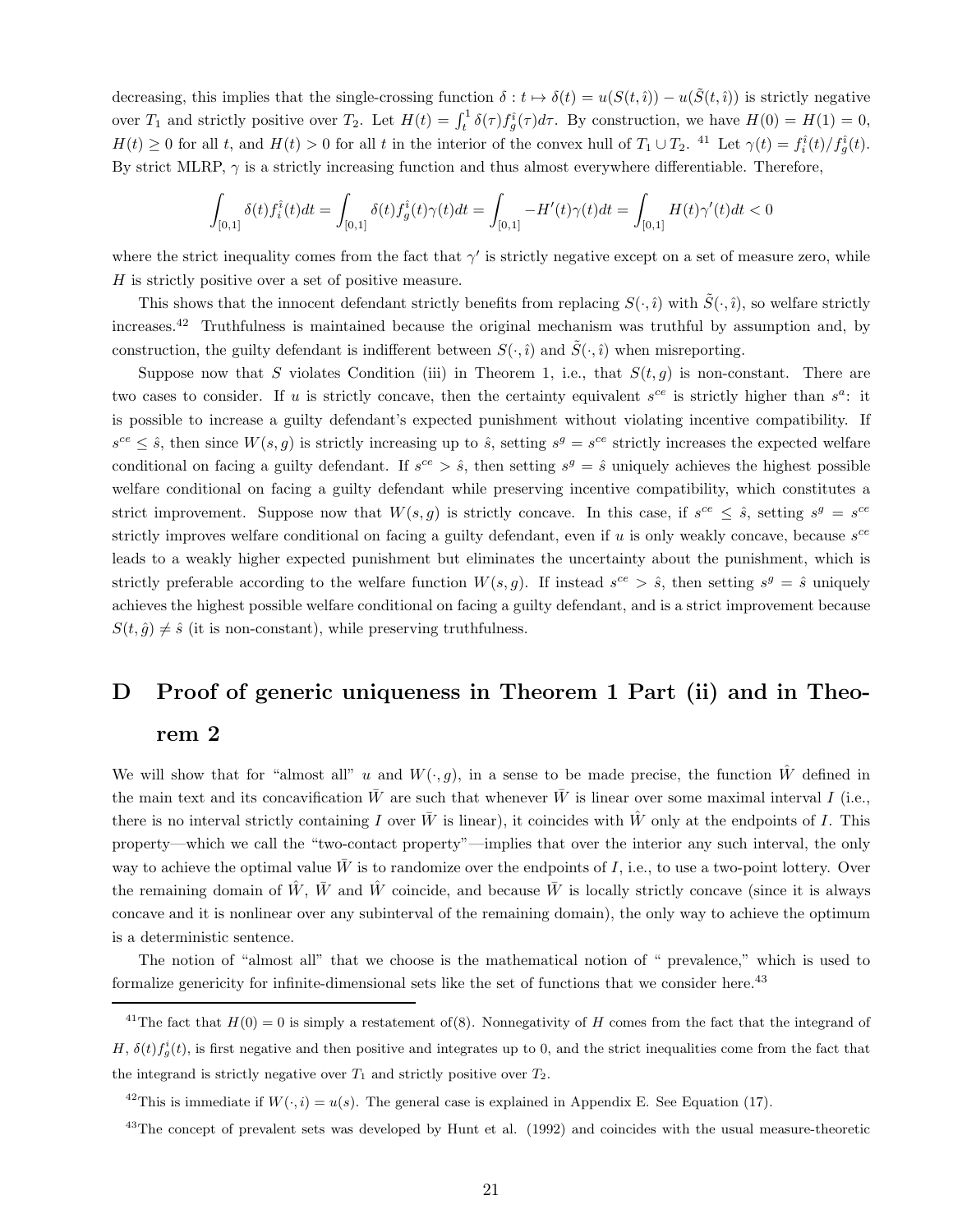Given a topological vector space W, a subset G is said to be *prevalent* if there exists a *finite* dimensional subspace V of W such that for all  $w \in W$ , we have  $w + v \in \mathcal{G}$  for all  $v \in V$  except for a set of v that has Lebesgue measure zero in  $\mathcal V$ . Intuitively, it means that almost all translations of w by elements in  $\mathcal V$  belong to  $\mathcal G$ , where "almost all" is now understood in the usual sense of the Lebesgue measure over finite dimensional vector spaces.

In our case, the functions of interest are of the form  $U \mapsto \hat{W}(U) = W(u^{-1}(U), g)$ . Since  $u^{-1}$  is continuous<sup>44</sup> and strictly monotonic, the transformation  $u^{-1}$  amounts to a mere re-scaling (and direction change) of the function  $s \mapsto W(s; q)$ . Moreover, the domain of  $[0, \bar{s}]$  can be without loss of generality taken to be [0, 1].

This leads us to the following formulation of the genericity problem:

**Problem Statement:** Let  $W$  denote the vector space of all real-valued, continuous functions over  $[0, 1]$  and G be the subset of W consisting of all functions w whose concavification  $\bar{w}$  over any maximal interval I where it is linear coincides with w only at the endpoints of I. Show that  $\mathcal G$  is prevalent in  $\mathcal W$ .

To prove this result, the finite-dimensional subset V that we choose<sup>45</sup> is the set  $\{af : a \in \mathbb{R}\}$ , where  $f(x) = x^2$ .  $V$  is thus one dimensional.

Given a function  $w \in \mathcal{W}$ , let  $w_a = w + af$ , and let  $A(w) = \{a \in \mathbb{R} : w_a$  violates the two-contact property}. We wish to show that  $A(w)$  has zero Lebesgue measure. For any fixed a, let  $\{I_k^a\}_k$  denote the collection of maximal intervals of [0, 1] over which the concavification  $\bar{w}_a$  of  $w_a$  is linear and coincides with  $w_a$  at three or more points points of these intervals. Since these intervals are maximal, they are closed. Moreover, if a is increased slightly, it is straightforward to see,<sup>46</sup> by strict convexity of f, that there are at most two points of contact over  $I_k^a$  for all  $a' > a$ : all interior points x of  $I_k^a$  are such that  $w_{a'}(x) < \bar{w}_{a'}(x)$ .

If  $w_a$  violates the two-contact property for some a, this implies that for any  $a' > a$  the set of maximal intervals over which  $w_{a'}$  violates the two-contact property consists of intervals  $I_{k'}^{a'}$  that are either in the closure of the complement of  $\cup_k \{I_k^a\}$ , or consist of intervals that strictly contain some  $I_k^a$ . In particular, one may associate to each new interval a rational number  $r_{a',k'}$  that belongs to  $I_{k'}^{a'}$  but not to any other interval  $I_k^a$ .

Starting from any  $a \in \mathbb{R}$ , there must therefore exist for each  $a' > a$  for which  $w_{a'}$  violates the two-contact property an associated rational number  $r_{a'}$  that belongs only to a maximal interval associated with  $a'$ . This implies that the set of  $a' \ge a$  for which  $w_{a'}$  violates the two-contact property is countable, because each such  $a'$ is associated with a unique rational number. Since the statement is true for all  $a \in \mathbb{R}$ , we conclude that the set  $A(w)$  is countable and, hence, has zero Lebesgue measure.

### E Welfare versus Utility Difference in Risk Attitude

While social preferences may be broadly aligned with those of the defendant when he is innocent, they need not be identical. We relax the assumption that  $W(\cdot, i) = u(\cdot)$  and assume instead that there exists a strictly

<sup>45</sup>Any strictly convex (or strictly concave) function would work equally well.

<sup>46</sup>Indeed, letting  $x < \bar{x}$  denote the endpoints of any such interval, we have for any  $x = \lambda x + (1 - \lambda)\bar{x}$  in the interior of  $[x, \bar{x}]$ ,  $f(x) < \lambda f(x) + (1-\lambda)f(\bar{x})$ . Since by assumption  $\bar{w}_a$  is linear over the interval, we have  $w_a(x) \leq \lambda w_a(\bar{x}) + (1-\lambda)w_a(\bar{x})$ , which implies that  $w_{a'}(x) = w_a(x) + (a'-a)f(x) < \lambda w_a(\underline{x}) + (1\lambda)w_a(\overline{x}) + (a'-a)(\lambda f(\underline{x}) + (1-\lambda)f(\overline{x})) = \lambda w_{a'}(\underline{x}) + (1-\lambda)w_{a'}(\overline{x})$ . This shows that  $w_{a'}(x) < \bar{w}_{a'}(x)$  for  $x \in (\underline{x}, \bar{x})$ .

notion of generic sets for finite-dimensional spaces. It has been in used in the mechanism design literature by Jehiel et al. (2006) and advocated by Anderson and Zame (2001) as a relevant measure of genericity for infinite-dimensional spaces in economics.

 $^{44}$ It is well-known, and straightforward to check, that the inverse of a continuous, real-valued bijection over a compact domain is always continuous.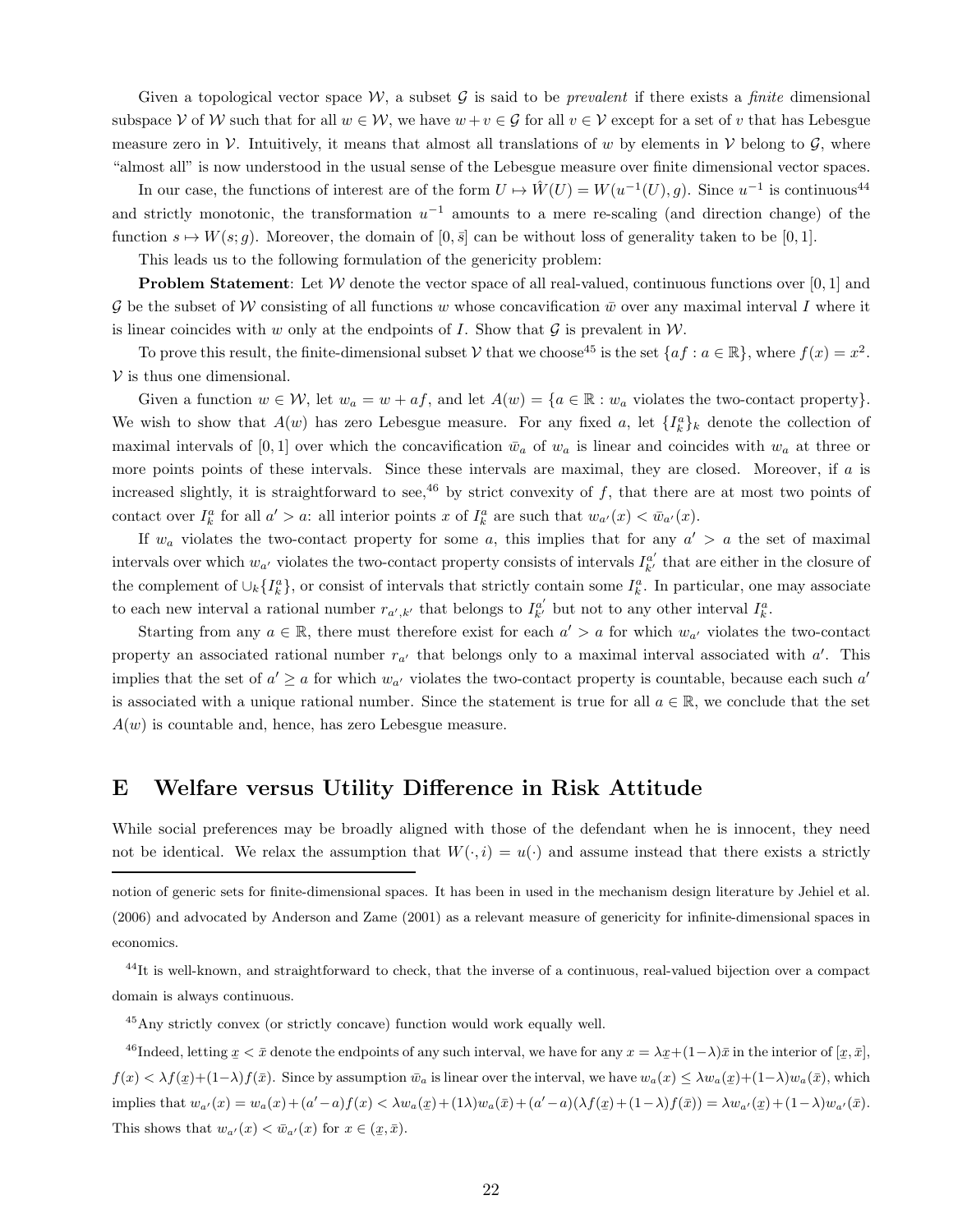increasing transformation  $\phi : \mathbb{R}_- \to \mathbb{R}_-$  such that  $W(s, i) = \phi(u(s))$ . The weak convexity of  $\phi$  means that the social preference over sentence lotteries when facing an innocent defendant exhibits less risk aversion than the defendant's own preference, i.e., that society need fully not internalize an innocent defendant's risk exposure to the judicial process.

Since this extension works in the same way for Theorems 1 and 2, we focus without loss of generality on Theorem 2.

**Proposition 1** Suppose that  $\phi$  is increasing and convex and that the assumptions of Theorem 2 are otherwise unchanged. Then, there exists a welfare-maximizing optimal mechanism that satisfies all the conclusions of Theorem 2.

**Proof.** The construction is identical to the proof of Theorem 2. The welfare function  $W(s, i)$  enters only the first step of the proof of Theorem 2, and it suffices to verify that expected welfare conditional on facing an innocent defendant is still increasing in this step. The first step replaces the sentence function  $S(\cdot, \hat{\imath})$  with a step function  $\overline{S}(\cdot, \hat{i})$  that is equal to zero below  $\overline{t}$  and equal to  $\overline{s}$  above it, with  $\overline{t}$  chosen to make a guilty defendant indifferent between  $S(\cdot, \hat{\imath})$  and  $\tilde{S}(\cdot, \hat{\imath})$ .

For expositional simplicity, let us normalize the utility functions as follows:  $u(0) = 0$ ,  $u(\bar{s}) = -1$ ,  $\phi(0) = 0$ and  $\phi(-1) = -M$ . This normalization is without loss of generality, as is easily checked. We must show the following inequality

$$
\int_0^1 W(S(t, \hat{i})) f_i^{\hat{i}}(t) dt \le \int_0^1 W(\tilde{S}(t, \hat{i})) f_i^{\hat{i}}(t) dt = -M F_i^{\hat{i}}([\bar{t}, 1]),
$$

where the equality follows from the normalization and the definition of the two-step sentence  $\tilde{S}$ . Since  $W(s, i)$  $\phi(u(s))$ , the previous inequality becomes

$$
\int_0^1 \phi(u(S(t,i))) f_i^{\hat{i}}(t) dt \le -M F_i^{\hat{i}}([\bar{t}, 1]), \tag{15}
$$

It follows from the indifference equation (7) and the argument following it that

$$
\int_0^1 u(\tilde{S}(t,i)) f_i^{\hat{i}}(t) dt \ge \int_0^1 u(S(t,i)) f_i^{\hat{i}}(t) dt \tag{16}
$$

with a strict inequality if S did not have the form of a step function. Using the above normalization for  $u$  and definition of the cutoff  $\bar{t}$  for  $\tilde{S}$  then yields

$$
-F_i^{\hat{i}}([\bar{t},1]) \ge \int_0^1 u(S(t,\hat{i})) f_i^{\hat{i}}(t) dt \tag{17}
$$

with a strict inequality if S was not a step function.

Since  $u(\cdot)$  takes values in  $[-1, 0]$  we can view  $-u(\tilde{s})$  as a weight in a convex combination. Since also  $u(0)$  =  $\phi(0) = 0, u(\bar{s}) = -1$ , and  $\phi(-1) = -M$ , we have<sup>47</sup>

$$
\phi(u(S(t, \hat{i}))) = \phi [(-u(S(t, \hat{i})))(-1) + (1 - (-u(S(t, \hat{i}))))(0)]
$$
  
\n
$$
\leq (-u(S(t, \hat{i})))\phi(-1) + (1 - (-u(S(t, \hat{i}))))\phi(0)
$$
  
\n
$$
= Mu(S(t, \hat{i})).
$$

<sup>&</sup>lt;sup>47</sup>The inequality is a direct application of the definition of  $\phi$ 's convexity if  $t \mapsto S(t, \hat{\imath})$  is deterministic. If  $S(t, \hat{\imath})$  is a lottery, the proof is also straightforward. For example, fixing some t, suppose that  $S(t, i)$  is a lottery with distribution g. Then  $\phi(u(S(t, \hat{i}))) = \int_{[0,\bar{s}]} \phi(u(\tilde{s}))g(\tilde{s})d\tilde{s}$ . For each  $\tilde{s}$ , the convexity of  $\phi$  and together with  $u(\tilde{s}) \in [-1,0], u(\bar{s}) = -1, u(0) = 0$ ,  $\phi(0) = 0$ , and  $\phi(-1) = -M$ , imply  $\phi(u(\tilde{s})) = \phi((-u(\tilde{s})(-1) + (1 - (-u(\tilde{s}))))(0))) \leq (-u(\tilde{s}))\phi(-1) + (1 - (-u(\tilde{s})))\phi(0) =$  $Mu(\tilde{s})$ . Integrating over  $\tilde{s}$  then yields  $\phi(u(S(t,\hat{i}))) \leq M \int_{[0,\bar{s}]} u(\tilde{s})g(\tilde{s})d\tilde{s} = Mu(S(t,\hat{i})).$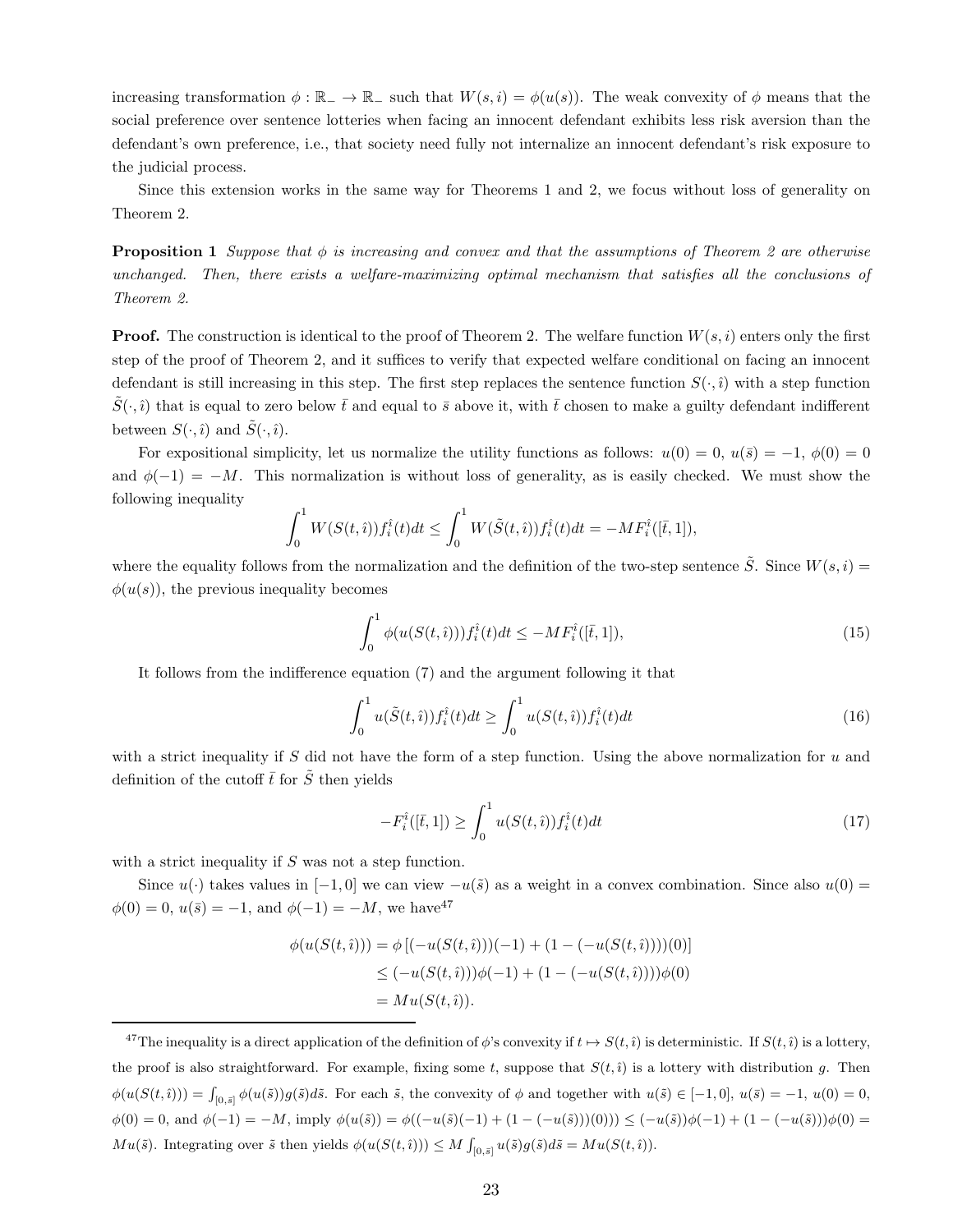Integrating this equation for  $t = 0$  to 1 with respect to the density  $f_i^{\hat{i}}$  yields

$$
\int_0^1 \phi(u(S(t,\hat{i})))f_i^{\hat{i}}(t)dt \leq M \int_0^1 u(S(t,\hat{i}))f_i^{\hat{i}}(t)dt.
$$

Combining this with (17) then yields (15).  $\blacksquare$ 

## F Trials with Guilty Defendants

By the last part of each of the theorems, guilty defendants in the optimal mechanisms are indifferent between taking a plea and going to trial. Thus, if a small fraction of guilty defendants goes to trial, the resulting welfare is close to optimal. As we now demonstrate, this allows for both a large fraction of convicted defendants to be guilty, and for jurors to use Bayesian updating to determine a defendant's guilt in a way that approximates the optimal mechanisms.

Suppose that under the optimal sentencing scheme a fraction  $\alpha$  of guilty defendants reject the plea and go to trial. The jury's belief, upon seeing a defendant going to trial and observing signal t regarding the defendant's guilt, is a combination of both pieces of information (rejecting the plea and generating signal  $t$ ). With Bayesian updating, the posterior probability of guilt corresponding to some signal  $t$  can be computed in two steps. First, given a prior  $\lambda$  and the fact that the defendant rejected the plea and went to trial, the probability at the outset of the trial that the defendant is guilty is

$$
\hat{\lambda} = \frac{\lambda \alpha}{\lambda \alpha + (1 - \lambda)}.\tag{18}
$$

Next, at the end of the trial, given signal  $t$  the probability that the defendant is guilty is

$$
\hat{p}(t) = \frac{\hat{\lambda}f_g(t)}{\hat{\lambda}f_g(t) + (1 - \hat{\lambda})f_i(t)} = \frac{\hat{\lambda}r(t)}{\hat{\lambda}r(t) + (1 - \hat{\lambda})},
$$

where  $r(t) = f_q(t)/f_i(t)$  is the likelihood ratio associated with signal t. Replacing  $\hat{\lambda}$  by (18), we have

$$
\hat{p}(t) = \frac{\lambda \alpha r(t)}{\lambda \alpha r(t) + (1 - \lambda)}.
$$

Thus, for any fraction  $\alpha > 0$  and conviction threshold  $\hat{t}$  there corresponds a posterior belief  $\hat{p}(\hat{t})$  of guilt. To get a rough sense of this threshold, suppose that the likelihood ratio at the optimal threshold  $\bar{t}$  is equal to ten, i.e., the evidence necessary to convict a defendant must be ten times more likely to have come from a guilty defendant than from an innocent one. This is consistent with the doctrine of "beyond a reasonable doubt" (BARD) used in criminal cases.<sup>48</sup> Also suppose that, consistent with criminal data in the United States, 90% of defendants are in fact guilty.<sup>49</sup> These assumptions correspond to  $\lambda = 0.9$  and  $r(\bar{t}) = 10$ . The associated posterior probability that the defendant is guilty is

$$
\hat{p} = \frac{9\alpha}{9\alpha + 0.1} = 1 - \frac{1}{9\alpha + 0.1}.
$$

For  $\alpha = 0.1$ , for instance, this implies that the posterior probability of guilt of a defendant who is barely convicted under the optimal scheme is 0.9, or 90%. Thus, even if the BARD doctrine is applied to posterior beliefs that take into account the decision of the defendant to reject the plea, instead of being based purely on the evidence

<sup>48</sup>William Blackstone, Commentaries on the Laws of England, Volume 2, edited by William Carey-Jones, Bancroft– Whitney, San Francisco, 1916 (Books 3 & 4) Book 4, \*358, page 2596.

 $^{49}$ More than 90% of criminal cases in the United States lead to a conviction. More than 90% plead guilty, and of those going to trial, more than 90% are found guilty.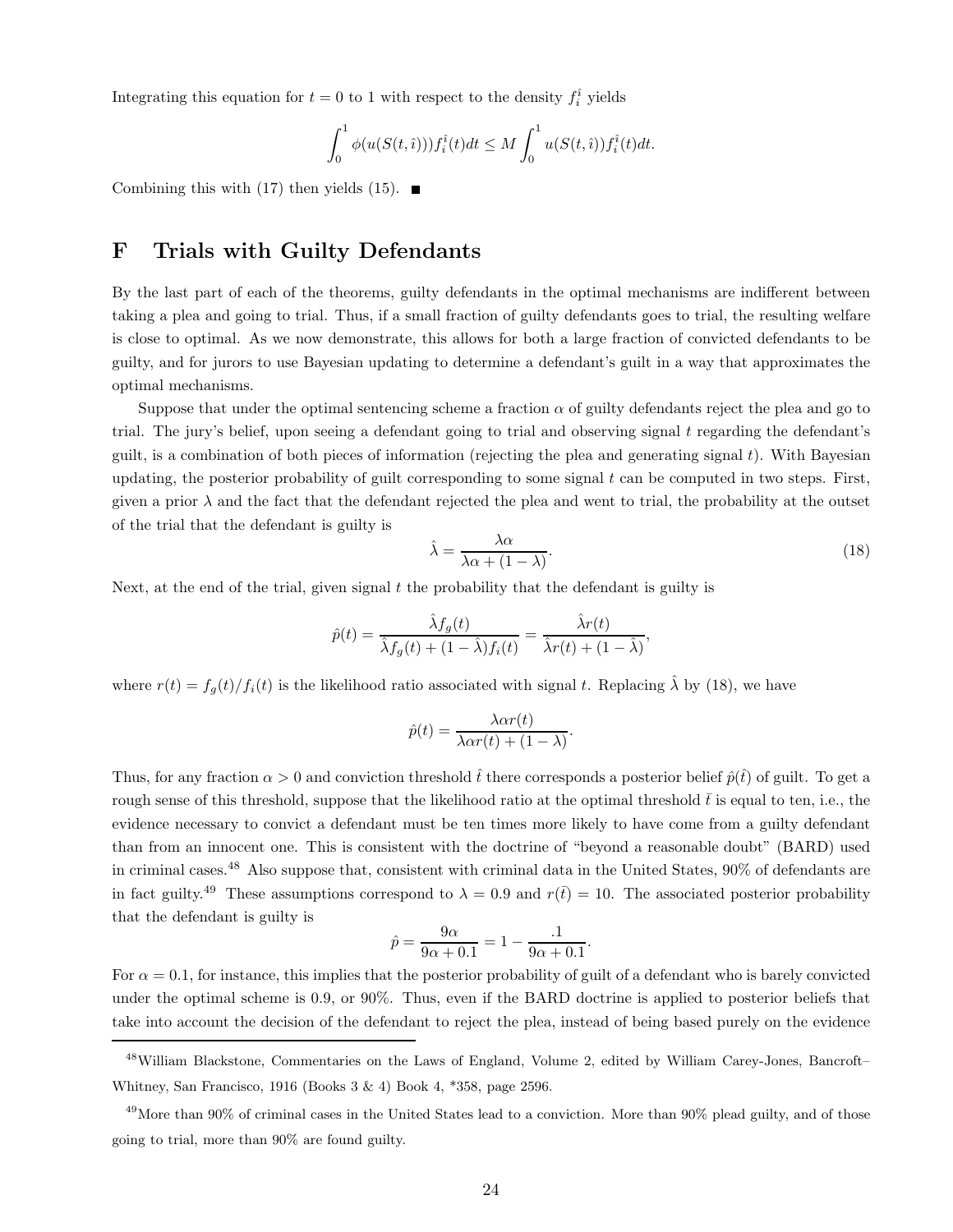presented at trial, the mechanism proposed here leads to a certainty threshold of 90% regarding the guilt of convicted defendants when 10% of guilty defendants reject the plea.

Thus, under realistic assumptions with regard to the evidence conviction threshold  $\bar{t}$  and the prior  $\lambda$  of guilt, our modified mechanism remains consistent with BARD and the observation that most defendants are guilty. With a fraction  $\alpha$  of guilty defendants going to trial, we incur a welfare loss relative to the optimal mechanism since these guilty defendants are sometimes acquitted and sometimes punished too severely. But this loss concerns only a small fraction of guilty defendants. In addition, once some guilty defendants go to trial, evidence is used to determine the defendant's guilt, in addition to its role in incentivizing most guilty defendants to accept the plea bargain.

## References

ANDERSON, R., ZAME, W. (2001) "Genericity with Infinitely Many Parameters," Advances in Theoretical Economics, Vol. 1, pp. 1–62.

Aumann, R., Maschler, M., and Stearns, R. (1995) Repeated Games with Incomplete Information, MIT Press.

BAKER, S., MEZZETTI, C. (2001) "Prosecutorial Resources, Plea Bargaining, and the Decision to Go to Trial," Journal of Law, Economics, and Organization, Vol. 17, pp. 149–167.

Becker, G. (1968) "Crime and Punishment: An Economic Approach," Journal of Political Economy, Vol. 76, pp. 169–217.

Daughety, A., Reinganum, J. (2016a) "Informal Sanctions on Prosecutors and Defendants and the Disposition of Criminal Cases," Journal of Law, Economics, and Organization, Vol. 32, pp. 359–394.

Daughety, A., Reinganum, J. (2016b) "Selecting Among Acquitted Defendants: Procedural Choice vs. Selective Compensation," Journal of Institutional Theoretical Economics, Vol. 172, pp. 113–133.

Deffains, B. and Demougin, D. (2008) "The Inquisitorial and the Adversarial Procedure in a Criminal Court Setting," Journal of Institutional and Theoretical Economics, Vol. 164, pp. 31–43.

DEMOUGIN, D. AND FLUET, C. (2016) "Preponderance of Evidence," European Economic Review, Vol 50, pp. 963–976.

DEWATRIPONT, M. AND TIROLE, J. (1999) "Advocates," Journal of Political Economy, Vol 107, pp. 1–39.

Grossman, G., and Katz, M. (1983) "Plea Bargaining and Social Welfare," American Economic Review, Vol. 73, pp. 749–757.

HUNT, B., SAUER, T., AND J. YORKE (1992) "Prevalence: A Translation-Invariant "Almost Every" on Infinite-Dimensional Spaces," Bulletin of the American Mathematical Society, Vol. 27, pp. 217–238.

Innes, R. (1999) "Remediation and Self-Reporting in Optimal Law Enforcement," Journal of Public Economics, Vol. 72, pp. 379–393.

Innes, R. (2000) "Self-Reporting in Optimal Law Enforcement When Violators Have Heterogeneous Probabilities of Apprehension," Journal of Legal Studies, Vol. 29, pp. 287-300.